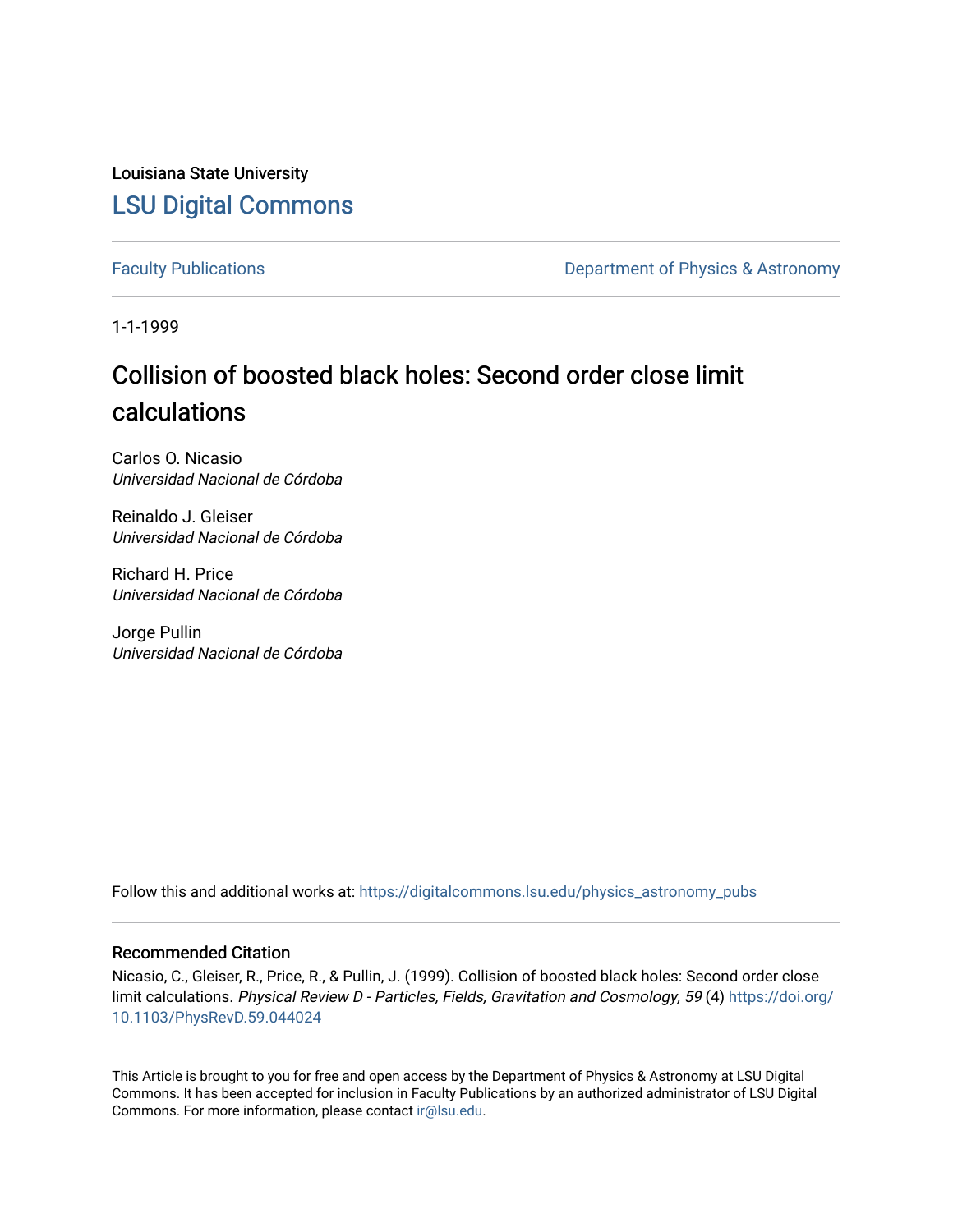## The collision of boosted black holes: second order close limit calculations

Carlos O. Nicasio<sup>1</sup>, Reinaldo J. Gleiser<sup>1</sup>, Richard H. Price<sup>2</sup>, Jorge Pullin<sup>3</sup>

1. Facultad de Matemática, Astronomía y Física, Universidad Nacional de Córdoba,

2. Department of Physics, University of Utah, Salt Lake City, Utah 84112.

3. Center for Gravitational Physics and Geometry, Department of Physics

The Pennsylvania State University, 104 Davey Lab, University Park, PA 16802.

We study the head-on collision of black holes starting from unsymmetrized, Brill–Lindquist type data for black holes with non-vanishing initial linear momentum. Evolution of the initial data is carried out with the "close limit approximation," in which small initial separation and momentum are assumed, and second-order perturbation theory is used. We find agreement that is remarkably good, and that in some ways improves with increasing momentum. This work extends a previous study in which second order perturbation calculations were used for momentarily stationary initial data, and another study in which linearized perturbation theory was used for initially moving holes. In addition to supplying answers about the collisions, the present work has revealed several subtle points about the use of higher order perturbation theory, points that did not arise in the previous studies. These points include issues of normalization, and of comparison with numerical simulations, and will be important to subsequent applications of approximation methods for collisions.

## I. INTRODUCTION

The accurate prediction of gravitational waveforms produced in the collisions of black holes has become a central topic of research in general relativity, due to their potential observability with modern interferometric gravitational wave detectors. Given the lack of symmetries in a collision, it was believed for a long time that only a full numerical integration of the Einstein equations would lead to reliable answers. Recently it has been noticed[[1,2\]](#page-19-0) that one can make some progress in understanding the collisions by using black hole perturbation theory, especially for collisions in which the holes start sufficiently close to each other for the collision to be considered to be the evolution of a single, distorted black hole. Following this approach, called the "close limit approximation," linearized perturbation theory has been shown to provide a remarkably accurate picture of the head-on collision of momentarily stationary [\[1,2](#page-19-0)] and boosted black holes[[3\]](#page-20-0).

If this technique is going to be considered a valid method for cases in which full numerical simulations are still not available, one needs to develop indicators for deciding when the approximation is trustworthy. Intuitive rules of thumb, such as requiring that a single, almost spherical, horizon initially surround both holes turn out to be too conservative to be practical, as was demonstrated by the momentarily-stationary head-on collision results[[1\]](#page-19-0). Recently [\[4](#page-20-0)], it was suggested that the use of second order perturbation theory to provide "error bars" could be an effective way of estimating the domain of validity of the first order results. For the head-on collision of momentarily stationary black holes the proposal appeared to work very well [\[4](#page-20-0)].

The purpose of this paper is to explore the application of second order calculations to an important case of initial data that is not momentarily stationary, the head on collision of initially "boosted" (i.e., moving) holes. The introduction of boost turns out to add several technical and conceptual complications. These are important beyond their relevance to the specific collision studied here, since the cases of realistic physical interest (collisions with spin and net angular momentum) all involve initial data that is not momentarily stationary. This paper will therefore attempt to lay part of the groundwork for future investigations of more realistic situations [\[18,19](#page-20-0)].

One of the conclusions of paper will be that perturbative calculations can be a very reliable tool to get quantitative predictions at a certain level of accuracy. If we wish to push the accuracy to a few percent level, some questions remain. This is in part due to the fact that numerical codes we use for comparison cannot at present be trusted to that level of accuracy either, and in part due to several technical complications that appear in perturbation theory. It is remarkable, however, that the addition of considerable amounts of boost to the black holes does not preclude the applicability of perturbation theory techniques.

This paper is closely related to two previous studies to which reference will frequently be made. The first is the linearized analysis for initially boosted holes, by Baker et al. [[3\]](#page-20-0); we shall refer to this as BAABRPS. The present work relies heavily on the second order formalism described in Refs. ([[14,4,13\]](#page-20-0)), which we shall refer to collectively as GNPP.

Ciudad Universitaria, 5000 Córdoba, Argentina.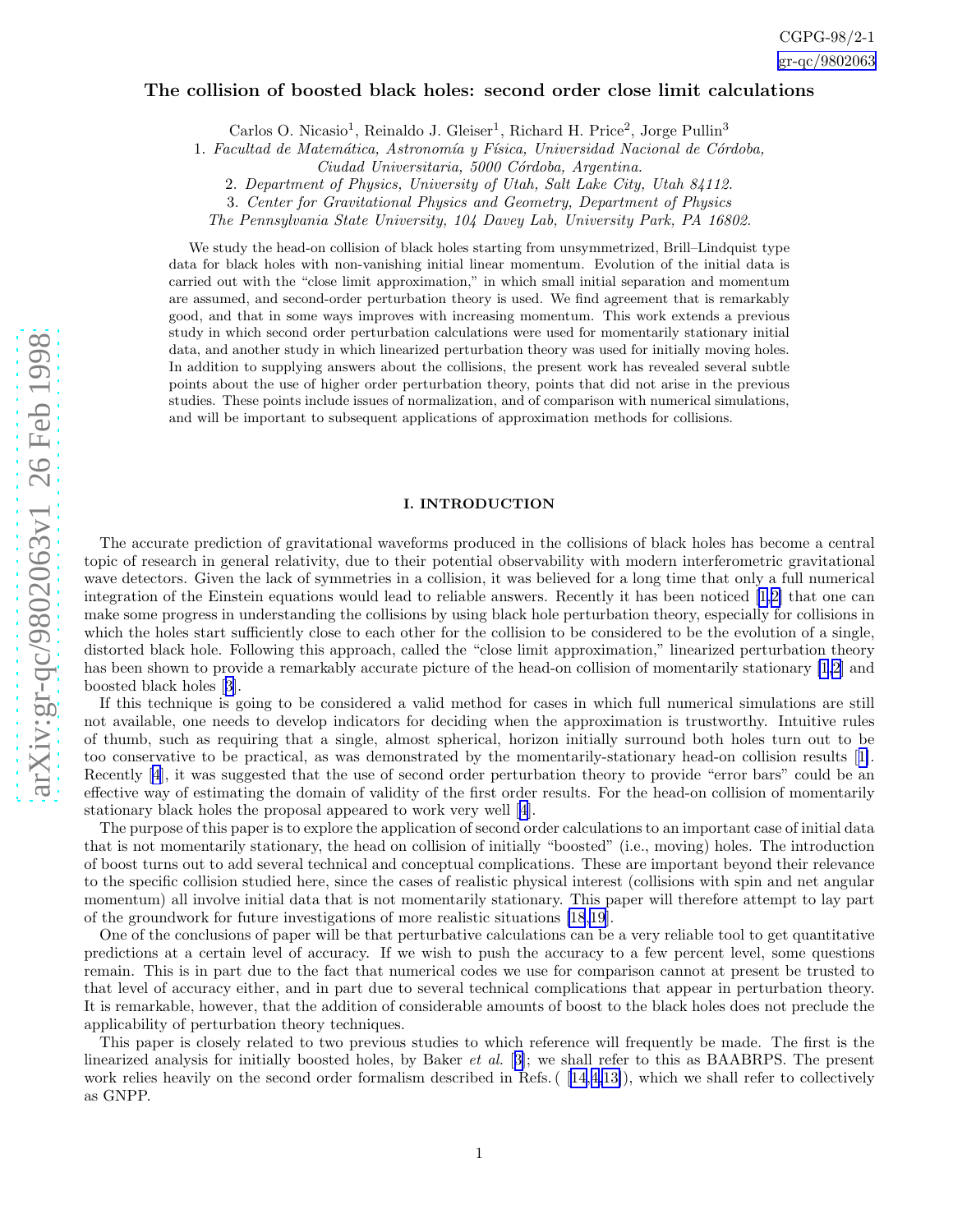<span id="page-2-0"></span>In the present paper, Sec. II gives the details of how our initial data is parameterized with a separation L between the holes, and a momentum parameter P. A discussion is given of the meaning of perturbation theory in a two parameter space of solutions. It is also pointed out that a feature of our initial data differs from that used in computations with numerical relativity, and this difference hinders a perfect comparison of results. We find, in this section, that to use the second order formalism of GNPP, we must make gauge transformations that eliminate the first order monopole perturbation of the extrinsic curvature. This is the first of several technical issues that were not evident in the linearized work of BAABRPS or the momentarily stationary data of GNPP.

Section III shows how the initial data is evolved with a wave equation that has the structure of a Zerilli [\[5](#page-20-0)] equation with a source term quadratic in the first order perturbations. From these results, it is shown how one computes the gravitational waveforms and energies correct to second order, and the second-order correct results are presented and are compared with results from numerical relativity. In this section a discussion is given of a second order technical detail that has previously been ignored and that was of little consequence in the evolution of momentarily stationary initial data. The gauge fixing used in GNPP leaves unfixed a degree of freedom associated with time translations. This is not relevant to the computation of radiated energy, but must be resolved if our waveforms are to be compared with those of numerical relativity. In Sec. III a convenient method is given for fixing this gauge freedom in the waveforms. With this choice, the second order correct waveforms as well as energies are found to be in excellent agreement with the results of numerical relativity.

The methods and results of the paper are briefly reviewed in Sec. IV and the connection to future work is pointed out.

We use for the most part notation introduced in BAABRPS and GNPP, which in turn is based on the notation of Regge and Wheeler [\[15](#page-20-0)]. In addition, we will use here the convention of adding superscripts in parentheses when necessary to indicate whether a quantity is first or second order, and to indicate what multipole it refers to. Multipole indices will be distinguished with " $\ell =$ ." Thus, for example,  $H_0^{(3)(\ell=2)}$  would indicate the third order quadrupole Regge-Wheeler perturbation  $H_0$ .

## II. INITIAL DATA

## A. The conformal approach

The momentarily-stationary Misner [\[7](#page-20-0)] initial solution to the initial value problem of general relativity for a two black hole situation has a convenient explicit analytical form; for initially moving holes no such form is available and the first step in the problem is to find an appropriate initial value solution. We use the conformal approach (see[[8\]](#page-20-0) and references therein), in which one assumes the metric to be conformally flat  $g_{ab} = \phi^4 \delta_{ab}$  and constructs the conformal extrinsic curvature  $\hat{K}_{ab} = \phi^2 K_{ab}$ . In terms of these variables the initial value constraint equations (assuming maximal slicing  $\text{Tr}K = 0$ ) read,

$$
\nabla_a \hat{K}^{ab} = 0 \tag{1}
$$

$$
\nabla^2 \phi = -\frac{1}{8} \frac{\hat{K}^{ab} \hat{K}_{ab}}{\phi^7} \tag{2}
$$

where all the derivatives are with respect to flat space.

One can construct [\[8](#page-20-0)] solutions to the first set of equations (momentum constraint) for a single black hole with linear momentum,

$$
\hat{K}_{ab}^{\text{one}} = \frac{3}{2r^2} \left[ 2P_{(a}n_{b)} - (\delta_{ab} - n_a n_b)P^c n_c \right] \ . \tag{3}
$$

Here r is the distance, in the conformally related flat space, from the origin and  $P_a$  is a vector in that space and can be shown to be the momentum of the hole in the asymptotically flat physical space. By superposing two such solutions one obtains the conformally related extrinsic curvature representing two moving black holes (although the flat space vectors  $P_a$  in this case must be considered parameters that have a clear interpretation as momentum only in the case that the holes are widely separated). Since the constraint equation (1) for the conformally related extrinsic curvature is linear, the superposition still solves the constraint. As was done in BAABRPS, we locate the two black holes on the z axis of the conformally related flat space, at positions  $z = \pm L$  and we choose the flat space vectors  $P_a$ to be symmetrically directed towards the origin and to have equal size  $P$ . (The case of holes moving away from the origin is represented with a negative value of P.)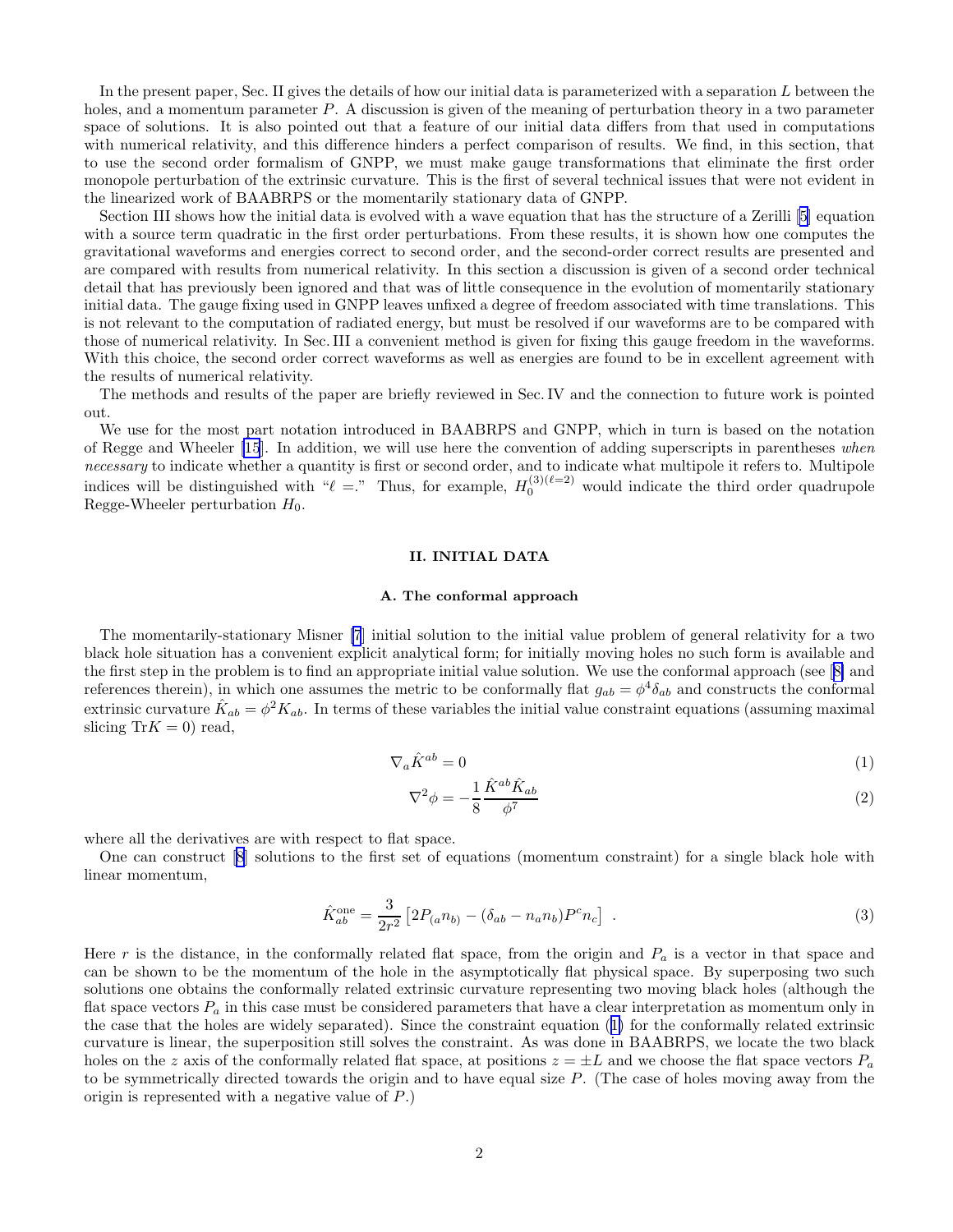<span id="page-3-0"></span>As in BAABRPS, we treat the separation parameter  $L$  as our perturbation parameter, and we expand the two-hole superposed  $\hat{K}_{ab}$  in L. Due to the equal mass/opposite momentum symmetry, only odd powers of L appear, and the first two terms are:

$$
\hat{K}_{ab} = \frac{3PL}{2R^3} \begin{bmatrix}\n-4\cos^2\theta & 0 & 0 \\
0 & R^2(1+\cos^2\theta) & 0 \\
0 & 0 & R^2\sin^2\theta(3\cos^2\theta - 1)\n\end{bmatrix}
$$
\n
$$
+ \frac{3PL^3}{16R^5} \begin{bmatrix}\n2(1 - 18\cos^2\theta + 25\cos^4\theta) & 4R\sin\theta\cos\theta(-1 + 5\cos^2\theta) & 0 \\
4R\sin\theta\cos\theta(-1 + 5\cos^2\theta) & R^2(1 + 6\cos^2\theta - 15\cos^4\theta) & 0 \\
0 & 0 & R^2(-3 + 33\cos^2\theta - 65\cos^4\theta + 35\cos^6\theta)\n\end{bmatrix}.
$$
\n(4)

 $\sqrt{(R^2 \pm 2R\cos\theta + L^2)}$ , and the expressions in Eq. (4) are valid only for  $R > L$ . Here R is the flat space distance to the origin, related to the flat space distance d to the holes by  $d =$ 

#### B. Boundary conditions

One must now put this solution in the right hand side of the Hamiltonian constraint([2\)](#page-2-0) and solve the resulting nonlinear elliptic equation. In this process one needs to decide which boundary conditions to impose for the elliptic problem. A common choice in numerical studies has been the use of symmetrization of the data through the two throats of the black holes (see for instance [\[9](#page-20-0)] and references therein). This kind of procedure is not very convenient if one is interested in semi-analytic work as we are, chiefly because symmetrizing implies using the method of images an infinite number of times and the expressions involved become quite large and difficult to handle. On the other hand, nothing prevents one from constructing unsymmetrized data for boosted black holes along the same lines as for themomentarily-stationary case (the Brill–Lindquist problem [[10](#page-20-0)]). This was recently emphasized by Brügmann and Brandt[[11](#page-20-0)]. Here we will take this latter approach. This is not completely inconsequential, since the only numerical simulations available for comparison are for symmetrized data; we will return to this point later. To generalize the Brill–Lindquist construction to the case with momentum, one assumes the conformal factor to be composed of two pieces,

$$
\phi = \phi_{\text{reg}} + \phi_{BL}.\tag{5}
$$

One piece

$$
\phi_{BL} \equiv \frac{m}{|\vec{R} - \vec{R}_1|} + \frac{m}{|\vec{R} - \vec{R}_2|},\tag{6}
$$

is singular at the points  $\vec{R} = \vec{R}_{1,2}$  in flat space, and represents throats. That is, when one introduces a new radial coordinate of the form  $1/|\vec{R}-\vec{R}_{1,2}|$  the "singular point "  $\vec{R}=\vec{R}_{1,2}$  of the conformally related flat space is seen to have the actual geometry of space that is asymptotically flat as  $|\vec{R}-\vec{R}_{1,2}| \to 0$ . The result of putting Eqs. (5) and (6) in([2\)](#page-2-0) is

$$
\nabla^2 \phi_{\text{reg}} = -\frac{1}{8} \frac{\hat{K}^{ab} \hat{K}_{ab}}{(\phi_{BL} + \phi_{\text{reg}})^7} , \qquad (7)
$$

which is to be solved for  $\phi_{reg}$  with the boundary conditions that  $\phi_{reg}$  is regular at  $\vec{R} = \vec{R}_{1,2}$  and approaches unity as  $r \rightarrow \infty$ . Notice that the right hand side of Eq. (7) is well behaved at  $\vec{R} = \vec{R}_{1,2}$ ; although the numerator diverges as  $|\vec{R} - \vec{R}_{1,2}|^3$ , the denominator increases as  $|\vec{R} - \vec{R}_{1,2}|^7$ . The main difference between our approach and that of Brandt and Brügmann [\[11](#page-20-0)] is that we shall solve the initial value problem perturbatively.

#### C. Perturbative issues

We have defined a two parameter  $(P \text{ and } L)$  family of initial data that we could evolve into a two parameter family of spacetimes. We are, of course, primarily interested in the close limit, the limit of small initial separation, and hence of small L. In principle, we could use initial data correct to second order in L. This would mean solving Eq.  $(7)$  for  $\phi_{\text{reg}}$  and expanding the solution in L. In practice, Eq. (7) would require numerical solution since the right hand side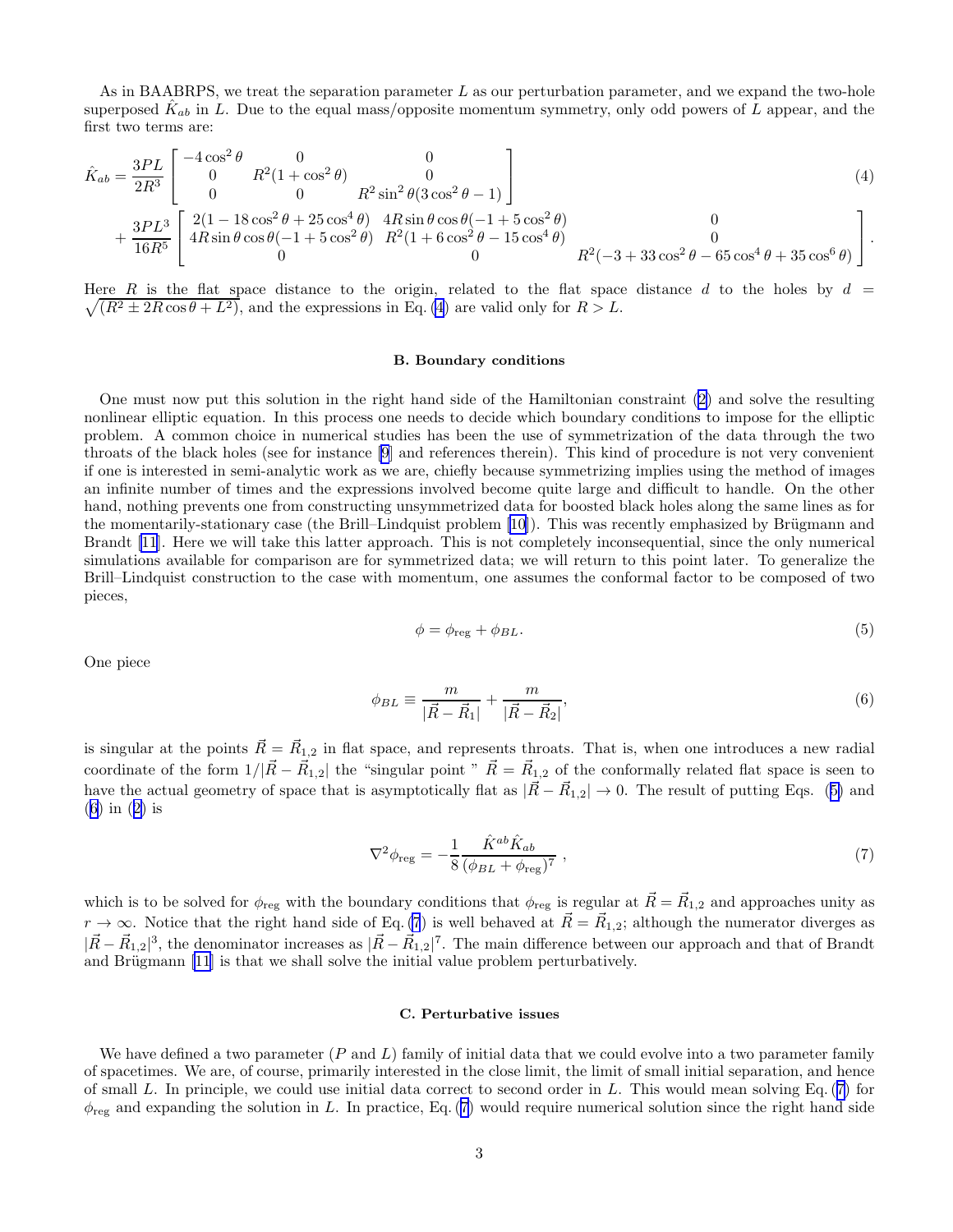of Eq. [\(7](#page-3-0)) is regular, and the Green function for the equation is simple, this would present no significant obstacle, but it would have the disadvantage that we would have the solution only numerically. In particular, this would mean that the dependence on P would not be transparent. For that reason, we follow a different path. As in BAABRPS, we consider small P and small L. More specifically, we consider a  $P = \eta L$  curve in the family of spacetimes, with  $\eta$  a numerical factor of order one. This means, for example, that terms proportional to  $P^2, PL$  and  $L^2$  are all of the same order, and are our lowest order perturbations. Our second order perturbations will be of the form  $P^4, P^3L, \cdots$ . Due to the symmetry of our configuration, no terms arise of order  $P^3, P^2L, \cdots$ 

Since  $\hat{K}_{ab}$  has a leading factor of P, the numerator on the right hand side of [\(2](#page-2-0)) is proportional to  $P^2$ . This point is rather subtle, and there is a temptation to come to a wrong conclusion. The expressions in [\(4](#page-3-0)) are  $\mathcal{O}(PL)$  and suggestthat the numerator in ([2\)](#page-2-0) is  $\mathcal{O}(P^2L^2)$ . It must be understood, however, that the expressions in [\(4](#page-3-0)) are valid only for  $R > L$ . The solution of [\(2](#page-2-0)) does not depend locally only on the large R form of the right hand side. It connects boundary conditions at infinity with boundary conditions of the throats, boundary conditions for which the  $R > L$  condition does not hold. Due to this non-locality in [\(2\)](#page-2-0), or equivalently [\(7](#page-3-0)), the conformal factor depends in a complicated, nonpolynomial, way on the  $P$  parameter. Our "small  $P$ " assumption amounts to taking the numerator in [\(2](#page-2-0)), or equivalently([7\)](#page-3-0), to be perturbative, at all points in space. This, and closely related issues, are further discussed in BAABRPS.

The perturbative problem requires at several points the specification of a "mass", either of the spacetime or of the black holes. Let us discuss this in some detail. First, there is the problem of what mass does one use for the background Schwarzschild spacetime around which we are doing perturbation theory. Our experience shows that one should use the ADM mass of the spacetime. We saw a similar situation when we analyzed the radiation generated as an initially conformally flat ("Bowen-York" [\[8](#page-20-0)]) spinning hole [\[12](#page-20-0)] settles into its Kerr final state. The spin rate was taken to be small, and the problem was treated as a perturbation away from the Schwarzschild geometry. For apparently moderate amounts of spin, the radiation generated was rather small, but the effect on the ADM mass (i.e., the spin dependent increase over the Schwarzschild mass) could be a factor of several. By computing exactly the effect of spin on the ADM mass, we found we could successfully apply perturbation theory for moderate spin.The only question could be if one uses that of the initial slice or that after the radiation has gone out, but for the cases of interest the difference is less than 1%, so we will consider the ADM mass of the initial slice for our background.

Then there is the issue of the initial data. The initial data for boosted black holes is characterized by the separation L, the momentum P and a "bare" mass for each hole m, which also serves as overall scale factor. This mass has no clear physical meaning, and no equivalent in the reflection symmetric initial data used in numerical relativity. Because of this, we would prefer to have the initial data parameterized by  $P, L, M_{ADM}$ . Since  $P, L$  and m determine uniquely the ADM mass, this is formally no problem. In practice we proceed in the following way. The ADM mass (for a given set of parameters  $L, P, m$  can be found from the monopole part of our second order solution for the conformal factor [[20\]](#page-20-0). One can then write an expansion for  $m$  of the form,

$$
2m = M_{ADM} + P^2 L^2 m_1 + \dots \tag{8}
$$

with  $m_1$  a constant. One can then take the intial data,  $g_0(P, L, m)$  and rewrite it as  $g_0(P, L, M_{ADM}(P, L, m))$  and use the above expansion (8) for the explicit form of  $M_{ADM}(P, L, m)$ . As a result of this reparameterization, the first and second order terms of the initial data are left invariant. That is, one simply takes the initial data and where it read "2m" one replaces  $M_{ADM}$ . For the second order pieces this is also true, the second order pieces of (8) only contribute irrelevant  $\ell = 0$  terms to second order and do not change the initial data. Summarizing, we construct the perturbative initial data, and wherever it said m we replace  $M_{ADM}/2$  and this is consistent to the order of perturbation theory we are considering. Therefore our problem is completely parameterized now by the ADM mass, which also facilitates comparison with the full numerical data, which are also parameterized and normalized by the ADM mass. This issue was the source of significant confusion in this area initially. In particular, the results of[[3\]](#page-20-0) are not properly normalized and therefore depart from our predictions in this paper for moderate and large values of the momentum (when  $M_{ADM}$ ) starts to differ significantly from twice the "bare mass" of the holes).

Theconcrete details of computation start with ([7](#page-3-0)). For  $R > L$  and for computations only to second order, one needs only the portion linear in L of the extrinsic curvature. Keeping terms only to second order, and taking on the righthand side of the Hamiltonian constraint, the form of  $\phi = \phi_{BL}$  given in ([6\)](#page-3-0), one gets the  $O(L^2P^2)$  piece of the conformal factor,

$$
\phi_{\text{reg}} = P^2 L^2 \phi^{(2)} + \text{higher order terms},\tag{9}
$$

by solving,

$$
P^2 L^2 \nabla^2 \phi^{(2)} = S^{(2)} = -72P^2 L^2 \frac{R(1 - 2\cos^2 \theta^2 + 13\cos^4 \theta)}{(2R + m)^7}
$$
(10)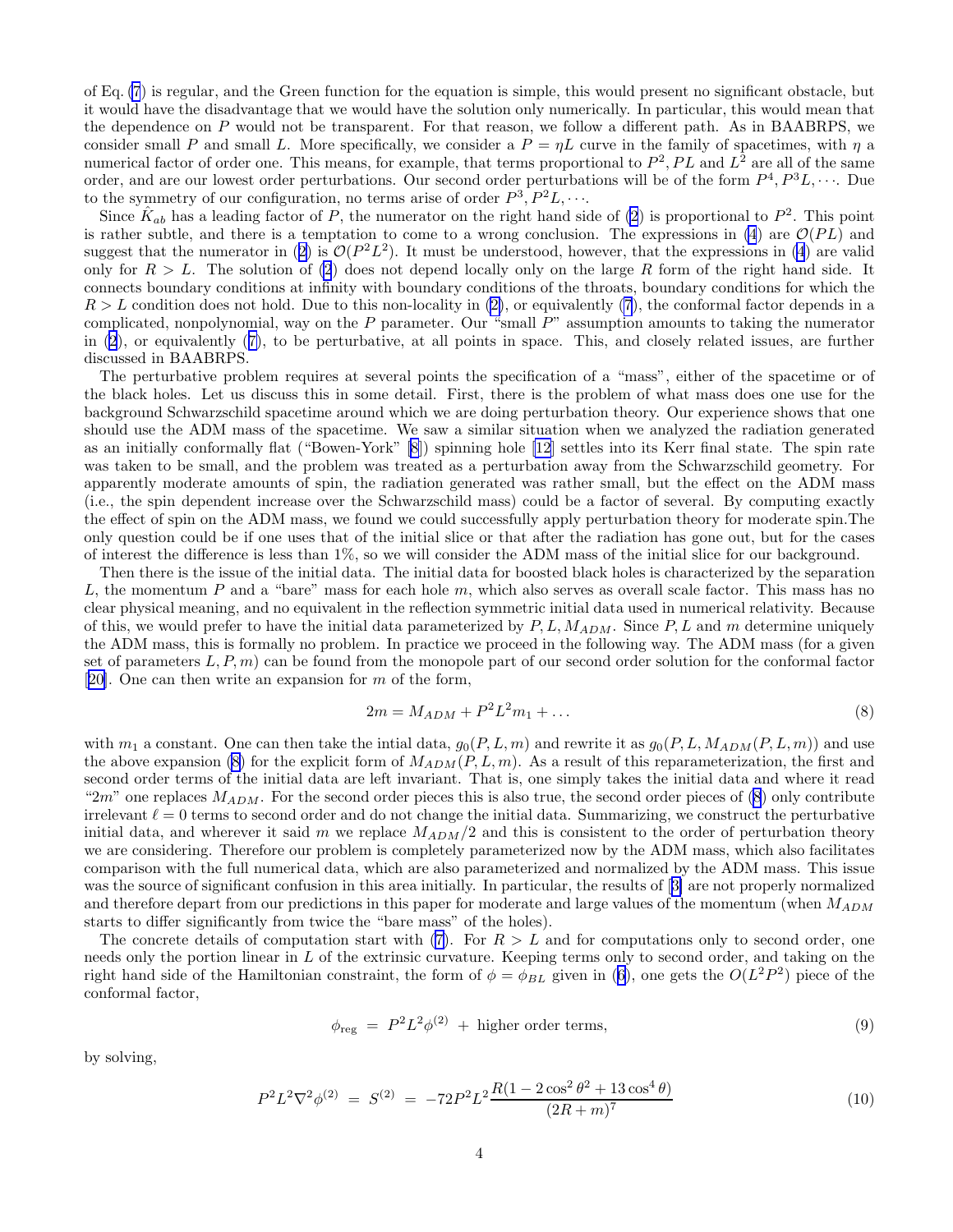with the boundary condition  $\phi^{(2)} \to 0$  at  $R \to \infty$ . We can simplify the solution of this Poisson equation by decomposing the source into multipoles:

$$
S^{(2)(\ell=0)} = -\frac{1056}{5} \frac{P^2 L^2 R}{(2R+m)^7}
$$

$$
S^{(2)(\ell=2)} = -\frac{3072}{7} \frac{P^2 L^2 R}{(2R+m)^7}
$$

$$
S^{(2)(\ell=4)} = -\frac{7488}{35} \frac{P^2 L^2 R}{(2R+m)^7}
$$

The solution for the monopole and quadrupole parts are:

$$
\phi^{(2)(\ell=0)} = -\frac{11}{50} \frac{P^2 L^2 (8Rm + 20R^2 + m^2)}{(2R + m)^5 R} + \frac{P^2 L^2 q_0}{R}
$$
  

$$
\phi^{(2)(\ell=2)} = -\frac{8}{35} \frac{P^2 L^2 (m^4 + 10m^3 R + 40m^2 R^2 + 80mR^3 + 80R^4)}{(2R + m)^5 R^3} + \frac{P^2 L^2 q_2}{R^3}.
$$
 (11)

.

One can also solve for the  $\ell = 4$  piece but we will not need it.

The solution contains two constants  $q_0$  and  $q_2$  representing the homogeneous solution of the Poisson equation. These constants determine, in effect, what boundary conditions are being chosen for the conformal factor. The choice we have made is that  $\phi_{reg}$ , and hence  $\phi^{(2)}$ , is regular everywhere. The wrong choice of  $q_0$  or  $q_2$  means that when the solutions in (11) are continued to  $R < L$  they will be singular, so that  $\phi = \phi_{BL}$  does not contain all the information about the singularities. (This would be the case, for instance, if we took  $q_0$  and  $q_2$  to have the values for the symmetrized solution.)

To determine what values of  $q_0$  and  $q_2$  give a regular solution, we start by noticing that from (11) we can see that the asymptotic form of the conformal factor is,

$$
\phi^{(2)(\ell=0)} = \frac{P^2 L^2 q_0}{R} + O(1/R^4)
$$
  
\n
$$
\phi^{(2)(\ell=2)} = \frac{P^2 L^2 q_2}{R^3} + O(1/R^4)
$$
  
\n
$$
\phi^{(2)(\ell=4)} = O(1/R^4).
$$
\n(12)

On the other hand, we know that the regular part of the conformal factor admits an expansion of the form,

$$
\phi_{\text{reg}} \simeq \sum_{n=1}^{\infty} \frac{A_n(\theta, P, L)}{R^n} \tag{13}
$$

Sincethe right hand side of ([7\)](#page-3-0) falls off as  $1/R<sup>6</sup>$  one can conclude that the first three coefficients of the above expansion are part of the homogeneous solution, and have the form

$$
A_0(\theta, P, L) = Q_0(P, L)
$$
  
\n
$$
A_1(\theta, P, L) = 0
$$
  
\n
$$
A_2(\theta, P, L) = Q_2(P, L)P_2(\cos(\theta)).
$$
\n(14)

We therefore see that  $q_0$  and  $q_2$  are just the leading coefficients in an expansion of  $Q_0$  and  $Q_2$  in terms of P and L.

Onecan obtain a closed form expression for  $Q_0$  and  $Q_2$  by applying Gauss' theorem to ([7\)](#page-3-0), and using the fact that (by choice)  $\phi_{reg}$  is regular on the whole  $R, \theta$  plane  $\Sigma^2$ . This takes the form

$$
\int_{\partial \Sigma^2} \vec{\nabla} \phi_{\text{reg}} \cdot d\vec{\Sigma} = \int_{\Sigma^2} S(R, \theta, P, L) d^2 S,\tag{15}
$$

where  $S(R, \theta, P, L)$  represents the right hand side of [\(7](#page-3-0)), and the integral on the left is evaluated over the boundary of the plane at infinity. It is clear that the only term that contributes to this integral is the leading term for the expansion of  $\phi$ . From there we can therefore determine  $Q_0$ . Considering the same construction, now for  $R^2\phi$  one can determine  $Q_2$ . The results are,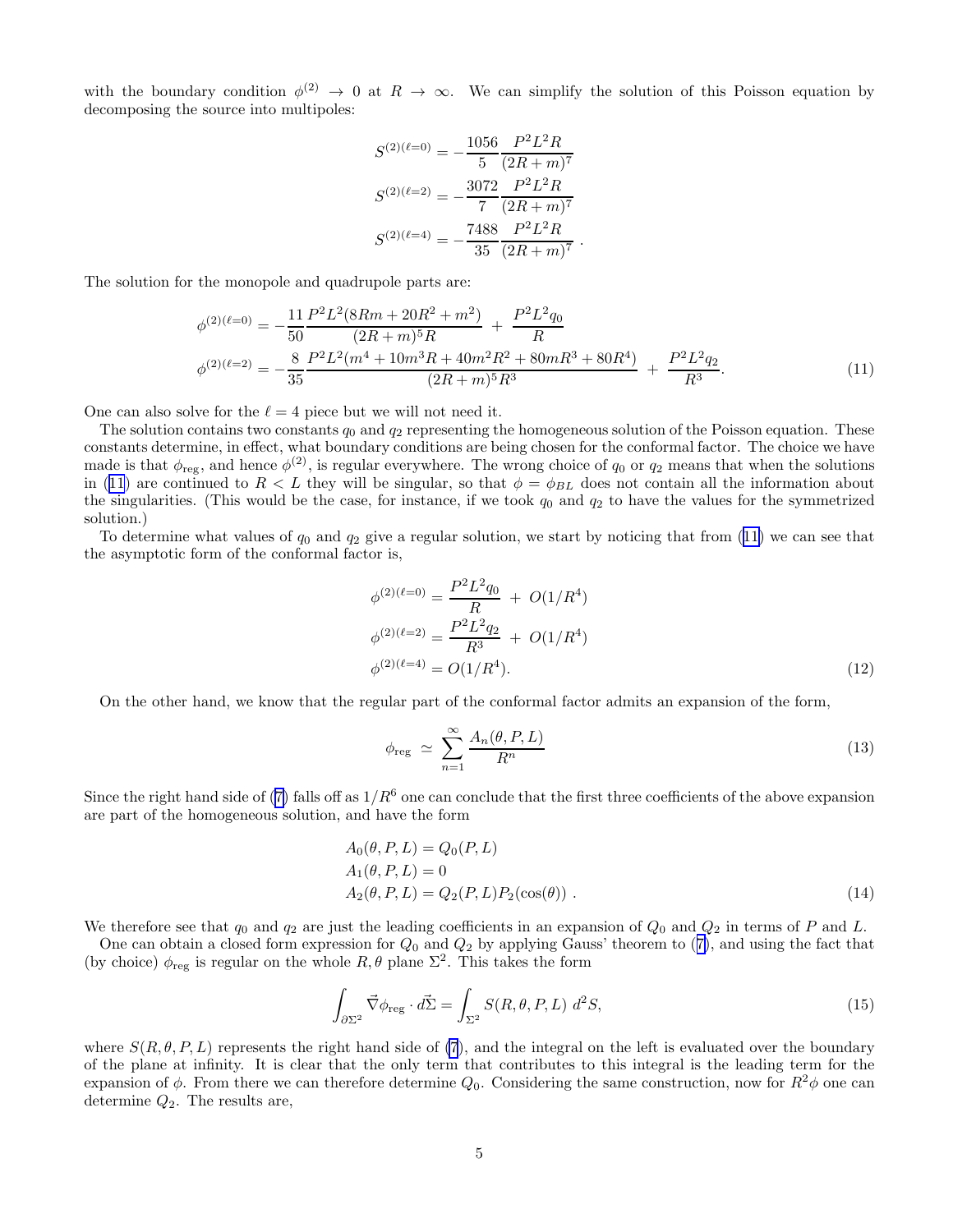$$
Q_0(P, L) = -\frac{1}{2} \int_0^\infty dr \int_0^\pi d\theta \, R^2 \sin(\theta) P_0(\cos(\theta)) S(R, \theta, P, L)
$$
  
\n
$$
Q_2(P, L) = -\frac{1}{2} \int_0^\infty dr \int_0^\pi d\theta \, R^4 \sin(\theta) P_2(\cos(\theta)) S(R, \theta, P, L)
$$
\n(16)

<span id="page-6-0"></span>so therefore for the leading terms we get,

$$
q_0 = -\frac{1}{8} \frac{\partial^4}{\partial P^2 \partial L^2} \left[ \int_0^\infty dr \int_0^\pi d\theta \, R^2 \sin(\theta) P_0(\cos(\theta)) S(R, \theta, P, L) \right] \Big|_{P=0, L=0}
$$
\n
$$
q_2 = -\frac{1}{8} \frac{\partial^4}{\partial P^2 \partial L^2} \left[ \int_0^\infty dr \int_0^\pi d\theta \, R^4 \sin(\theta) P_2(\cos(\theta)) S(R, \theta, P, L) \right] \Big|_{P=0, L=0}.
$$
\n(17)

These expressions are straightforward to evaluate, especially since to the order of interest we can replace the source by,

$$
S^{(P)} = -\frac{1}{8} \frac{\widehat{K}^2}{\phi_0^7},\tag{18}
$$

where $\hat{K}^2$  is the square of the trace of ([4\)](#page-3-0) and  $\phi_0$  is the conformal factor evaluated for  $P = 0$ . The integrals (17) however, cannot be solved in closed form. Instead they were computed numerically (in several different ways). The numerical treatment of  $S(R, \theta, P, L)$  requires some care. As pointed out near the end of Sec. IIB, though the source term is regular, both the numerator and denominator on the right hand side diverge at the points representing the holes. The results we get for the constants are

$$
q_0 = 0.219/m^3, \qquad q_2 = 0.224/m. \tag{19}
$$

Thesenumbers are in excellent agreement with an approximate calculation due to Brandt and Brügmann [[11\]](#page-20-0). They obtain approximately the correction of the ADM mass due to the momentum in the initial data. The leading term in the expansion in L of their formula is precisely our  $q_0$ . Their result is 11/50 ~ 0.22. One can reproduce these formulas by considering expansions of the integrals considered in powers of L.

#### D. Casting the initial data in the Zerilli formalism

Having the initial data for the problem, we now can input it into the perturbation formalism and evolve it. The first order perturbations are evolved with a Zerilli equation. The second order perturbations are evolved with a Zerilli equation with a "source" term quadratic in first order perturbations. The details of how this is done for the momentarily stationary Misner[[7\]](#page-20-0) initial data was described in GNPP. Those details, however, were rather specific to the Misner case. In particular, the formalism in that work used the fact that in the Misner initial metric the only first order perturbations are quadrupolar, and hence the source in the second order Zerilli equation is constructed entirely from  $\ell = 2$  first order perturbations. Those details also assumed that certain of the second order initial metric perturbations vanished.

It will be convenient to use gauge transformations to satisfy these same conditions, so that the previous formalism can be used. The initial metric (because it is conformally flat) has the correct Misner-like second order form. The extrinsic curvature, however, has a first order  $\ell = 0$  perturbation which generates  $\ell = 0$  perturbations in the evolved data. These  $\ell = 0$  perturbations would contribute to the source term of the second order Zerilli equation. Below we will use a first order gauge transformation to eliminate this first order perturbation. This transformation, however, changes the second order initial metric, taking it out of "Misner form." We then use a second order gauge transformation to restore it to the Misner form.

Let us start by writing the perturbations in the standard Regge–Wheeler[[15\]](#page-20-0) notation for the multipolar decomposition of a metric tensor  $g_{ab}$ , ie,

$$
g_{tt} = (1 - 2M/r) \sum_{\ell} H_0^{(\ell)}(r, t) P_{\ell}(\cos \theta)
$$
 (20)

$$
g_{tr} = \sum_{\ell} H_1^{(\ell)}(r, t) P_{\ell}(\cos \theta)
$$
\n(21)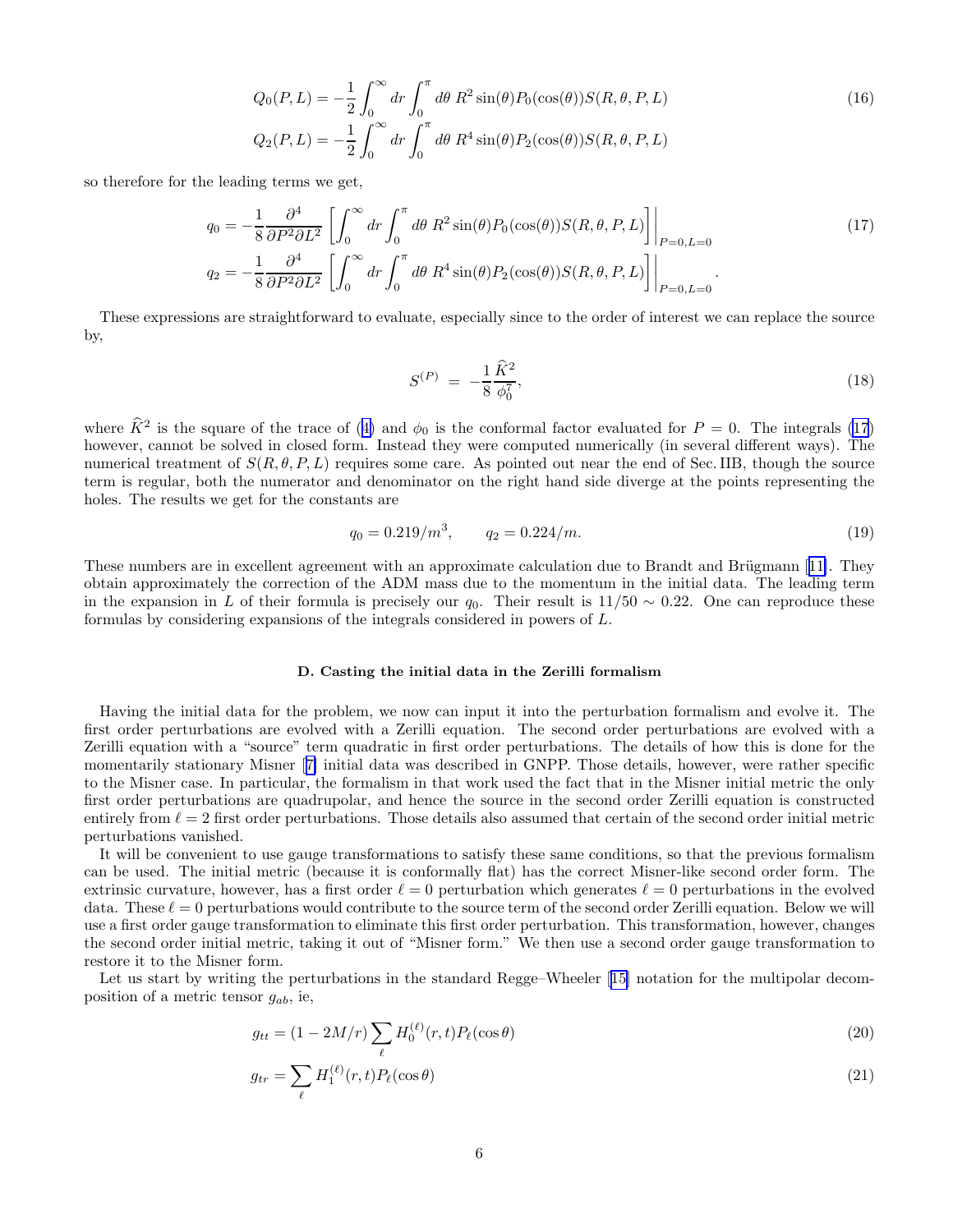<span id="page-7-0"></span>
$$
g_{t\theta} = \sum_{\ell} h_0^{(\ell)}(r, t) (\partial/\partial \theta) P_{\ell}(\cos \theta)
$$
\n(22)

$$
g_{r\theta} = \sum_{\ell} h_1^{(\ell)}(r,t) (\partial/\partial \theta) P_{\ell}(\cos \theta)
$$
\n(23)

$$
g_{rr} = (1 - 2M/r)^{-1} \sum_{\ell} H_2^{(\ell)}(r, t) P_{\ell}(\cos \theta)
$$
 (24)

$$
g_{\theta\theta} = r^2 \sum_{\ell} \left[ K^{(\ell)}(r,t) + G^{(\ell)}(r,t) (\partial^2/\partial\theta^2) \right] P_{\ell}(\cos\theta)
$$
 (25)

$$
g_{\phi\phi} = r^2 \sin^2 \theta \sum_{\ell} \left[ K^{(\ell)}(r,t) + G^{(\ell)}(r,t) \cot \theta (\partial/\partial \theta) \right] P_{\ell}(\cos \theta) . \tag{26}
$$

In these expressions, r is related to R, the radial coordinate in the conformally related flat space, by  $R = (\sqrt{r} +$  $\sqrt{r-2M}$ )<sup>2</sup>/4. The "background mass" M, as previously discussed, is the ADM mass computed numerically for a given choice of  $m, L, P$ .

Since the initial geometry is conformally flat, the only non-vanishing perturbations are those in  $H_2$  and K. The quadrupole parts, to second order, of these perturbations are:

$$
H_2^{(\ell=2)} = K^{(\ell=2)} = \frac{16ML^2}{\sqrt{r}(\sqrt{r} + \sqrt{r - 2M})^5} + \frac{192M^2L^4}{7r(\sqrt{r} + \sqrt{r - 2M})^{10}} + \frac{128L^2P^2q_{\ell}}{\sqrt{r}(\sqrt{r} + \sqrt{r - 2M})^5}
$$
(27)  

$$
-\frac{256[12r^2 - 9rM + M^2 + (8r - 3M)\sqrt{r}\sqrt{r - 2M}]L^2P^2}{35r^3(\sqrt{r} + \sqrt{r - 2M})^6}
$$

Todescribe the perturbations of the extrinsic curvature we shall use a notation like that in  $(20)$  $(20)$ – $(26)$ , but shall prefix extrinsic curvature quantities with a "K". Thus, for example,  $K_{rr} = \sum_{\ell} (1 - 2M/r) K H_2^{(\ell)} P_{\ell}(\cos \theta)$ . The non-vanishing monopole perturbations of the extrinsic curvature are

$$
KH_2^{(\ell=0)} = 2\frac{PL}{r^3}
$$
\n(28)

$$
KK^{(\ell=0)} = -\frac{PL}{r^3} \tag{29}
$$

and the quadrupole perturbations are

$$
KH_2^{(\ell=2)} = \frac{4\,PL}{r^3} + \frac{16\,PL^3\left(6\,r - 11\,M + 6\,\sqrt{r}\sqrt{r - 2\,M}\right)}{7\,r^{7/2}\left(\sqrt{r} + \sqrt{r - 2\,M}\right)^5} \tag{30}
$$

$$
KG^{(\ell=2)} = -\frac{PL}{r^3} + \frac{8\,PL^3\sqrt{r-2\,M}}{7\,r^{7/2}\left(\sqrt{r} + \sqrt{r-2\,M}\right)^4} \tag{31}
$$

$$
KK^{(\ell=2)} = -\frac{5\,PL}{r^3} - \frac{8\,PL^3\left(3\,r - 5\,M + 3\,\sqrt{r}\sqrt{r - 2\,M}\right)}{7\,r^{7/2}\left(\sqrt{r} + \sqrt{r - 2\,M}\right)^5} \tag{32}
$$

$$
Kh_1^{(\ell=2)} = -\frac{32\,PL^3}{7\,\sqrt{r-2\,M}r^{3/2}\left(\sqrt{r}+\sqrt{r-2\,M}\right)^4} \,. \tag{33}
$$

We start the process of gauge transformations by writing a general  $\ell = 0$  and  $\ell = 2$  first order gauge transformation vector,

$$
\xi^{t} = M_0^{(1)(\ell=2)} P_2(\cos \theta) + M_0^{(1)(\ell=0)} \tag{34}
$$

$$
\xi^r = M_1^{(1)(\ell=2)} P_2(\cos \theta) + M_1^{(1)(\ell=0)} \tag{35}
$$

$$
\xi^{\theta} = M_a^{(1)(\ell=2)} \frac{\partial P_2(\cos \theta)}{\partial \theta} , \qquad (36)
$$

and we choose all components to vanish except,

$$
M_0^{(1)(\ell=0)} = \frac{\sqrt{r}}{M\sqrt{r-2M}}PL\tag{37}
$$

$$
M_1^{(1)(\ell=0)} = -\frac{\sqrt{r-2M}}{r^{5/2}} tPL.
$$
\n(38)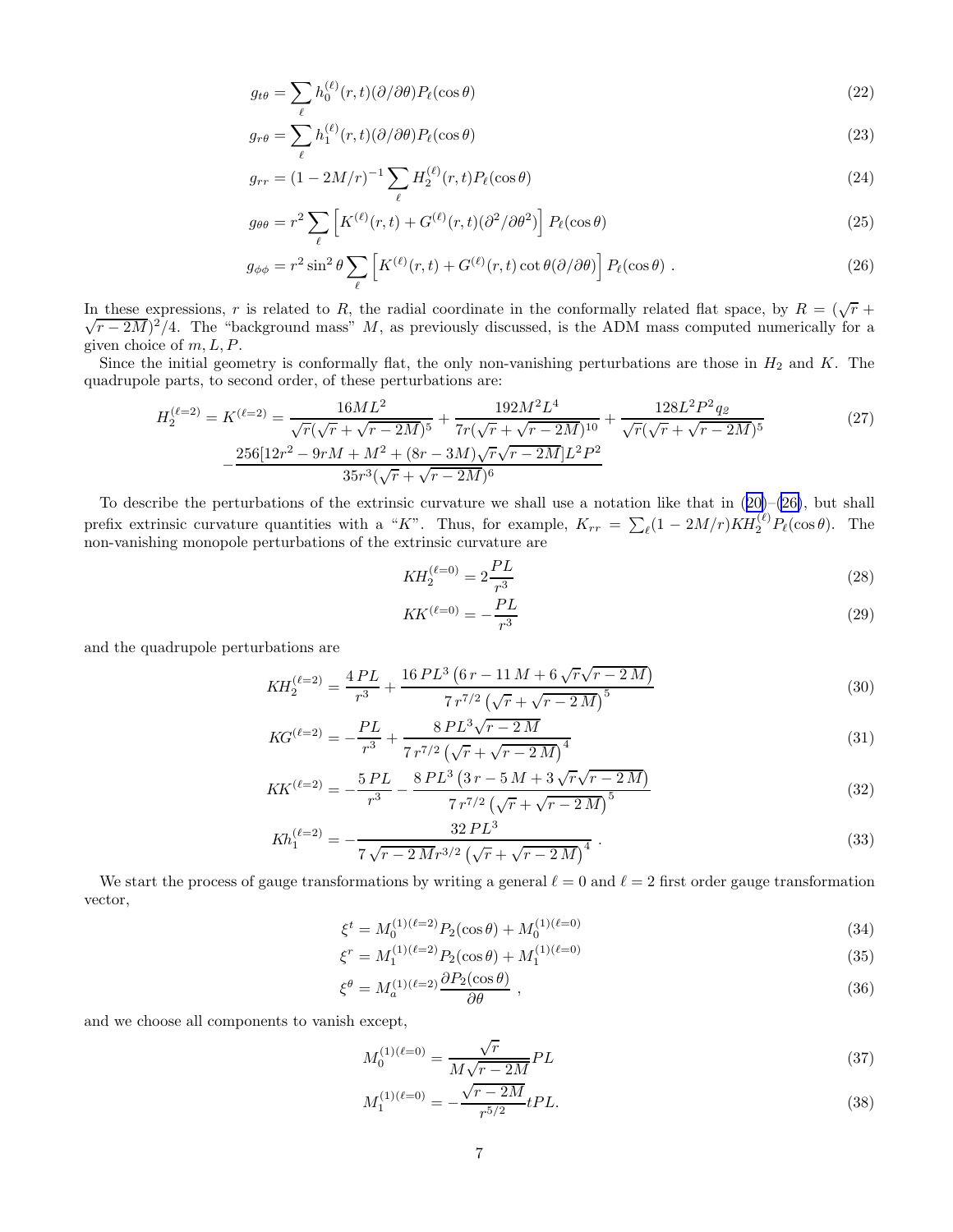<span id="page-8-0"></span>This gauge transformation eliminates the  $\ell = 0$  perturbation of the extrinsic curvature to first order, and leaves the  $\ell = 2$  first order initial data unchanged, but it introduces quadratic changes in the second order components of the initial data. To compute these second order changes, we need a four dimensional metric, whereas up to now we have only dealt with the initial values. We assume zero perturbative lapse and shift to all orders and use the initial data to write an expansion in powers of a fiducial time t for the four dimensional metric around  $t = 0$ ,

$$
g_{\mu\nu} = (g_{\mu\nu})_{t=0} + t(\partial_t g_{\mu\nu})_{t=0} + \dots \tag{39}
$$

where  $(g_{\mu\nu})_{t=0}$  is constructed in a straightforward manner with the 3-metric and the chosen lapse and shift, and the time derivative of the perturbative piece of the metric  $h_{\mu\nu}$  is completely determined by the extrinsic curvature,

$$
(\partial_t h_{ab})_{t=0} = -2K_{ab}\sqrt{1 - \frac{2M}{r}}.
$$
\n(40)

We then apply the formulas for gauge transformations to the above constructed metric and take the limit  $t \to 0$  to recover the initial data in the new gauge.

The second order changes due to quadratic combinations of the first order gauge transformation have  $\ell = 0$  and  $\ell = 2$  components. We will ignore the first, since they are non-radiative. The  $\ell = 2$  second order metric that results from the gauge transformation of  $(37)$ – $(38)$  $(38)$  is:

$$
h_1^{(2)(\ell=2)} = \frac{8\,PL^3t\left(r^{3/2} - 3Mr^{1/2} - (r+2M)\sqrt{r-2M}\right)}{M\sqrt{r-2Mr^2\left(\sqrt{r} + \sqrt{r-2M}\right)^4}}
$$
\n
$$
\tag{41}
$$

$$
H_1^{(2)(\ell=2)} = -\frac{16 \, PL^3 M}{r^2 \sqrt{r - 2M} \left(\sqrt{r} + \sqrt{r - 2M}\right)^5} + \frac{8 \, t P^2 L^2}{r^5} \tag{42}
$$

$$
H_2^{(2)(\ell=2)} = -\frac{8P^2L^2}{Mr^3} + \frac{16PL^3t\left[r^{1/2}\left(r+4M\right)\sqrt{r-2M} + 3M^2 + 3rM - r^2\right]}{Mr^4\left(\sqrt{r} + \sqrt{r-2M}\right)^4} \tag{43}
$$

$$
K^{(2)(\ell=2)} = \frac{10 P^2 L^2}{Mr^3} - \frac{8 P L^3 t \left(2M^2 - 5rM + 2r^2 - 2(r - 3M)\sqrt{r}\sqrt{r - 2M}\right)}{r^4 M \left(\sqrt{r} + \sqrt{r - 2M}\right)^4}
$$
(44)

$$
G^{(2)(\ell=2)} = \frac{2P^2L^2}{Mr^3} + \frac{16PL^3t\sqrt{r-2M}}{r^3(\sqrt{r}+\sqrt{r-2M})^5}.\tag{45}
$$

In the formalism of GNPP the initial data was taken to have  $H_0 = H_1 = h_0 = 0$  up to second order. This was trueof our perturbed metric before the gauge transformation of  $(37)$  $(37)$ – $(38)$  $(38)$ , but is not true of the post-transformation metric of (41)–(45). We now restore the conditions  $H_0 = H_1 = h_0 = 0$ , for the quadrupole, with another, purely second order, gauge transformation:

$$
M_0^{(\ell=2)} = \frac{4}{3}t^2 P L^2 M \frac{-6 L r^3 M + P t \sqrt{r - 2 M} (\sqrt{r} + \sqrt{r - 2 M})^5}{r^7 \sqrt{r - 2 M} (\sqrt{r} + \sqrt{r - 2 M})^5}
$$
(46)

$$
M_1^{(\ell=2)} = 4t P L^2 \sqrt{r - 2M} \left[ \frac{4L r^3 M - P t \sqrt{r - 2M} (\sqrt{r - 2M} + \sqrt{r})^5}{r^6 (\sqrt{r} + \sqrt{r - 2M})^5} \right]
$$
(47)

$$
M_a^{(\ell=2)} = \frac{1}{3} P L^2 M t^3 \frac{-8L r^3 M \sqrt{r - 2M} + P t (r - 2M)(\sqrt{r} + \sqrt{r - 2M})^5}{r^{10}(\sqrt{r} + \sqrt{r - 2M})^5}.
$$
\n
$$
(48)
$$

With this transformation, the final form of the first and second order parts of the quadrupole metric perturbations read,

$$
H_2^{(1)(\ell=2)} = K^{(1)(\ell=2)} = 16 \frac{M L^2}{(\sqrt{r} + \sqrt{r - 2M})^5 \sqrt{r}}
$$
  
\n
$$
H_2^{(2)(\ell=2)} = -\frac{1}{35} L^2 P^2 \left[ 1272 r^{5/2} + 1240 \sqrt{r - 2M} r^2 + 2480 (r - 2M) r^{3/2} + 2480 (r - 2M)^{3/2} r + 1240 (r - 2M)^2 \sqrt{r} + 248 (r - 2M)^{5/2} \right] / \left[ \left( \sqrt{r} + \sqrt{r - 2M} \right)^5 r^3 M \right] +
$$
\n
$$
+ \frac{128 L^2 P^2 q^2}{(\sqrt{r} + \sqrt{r - 2M})^5 \sqrt{r}} + \frac{192 M^2 L^4}{7 \left( \sqrt{r} + \sqrt{r - 2M} \right)^{10} r}
$$
\n(49)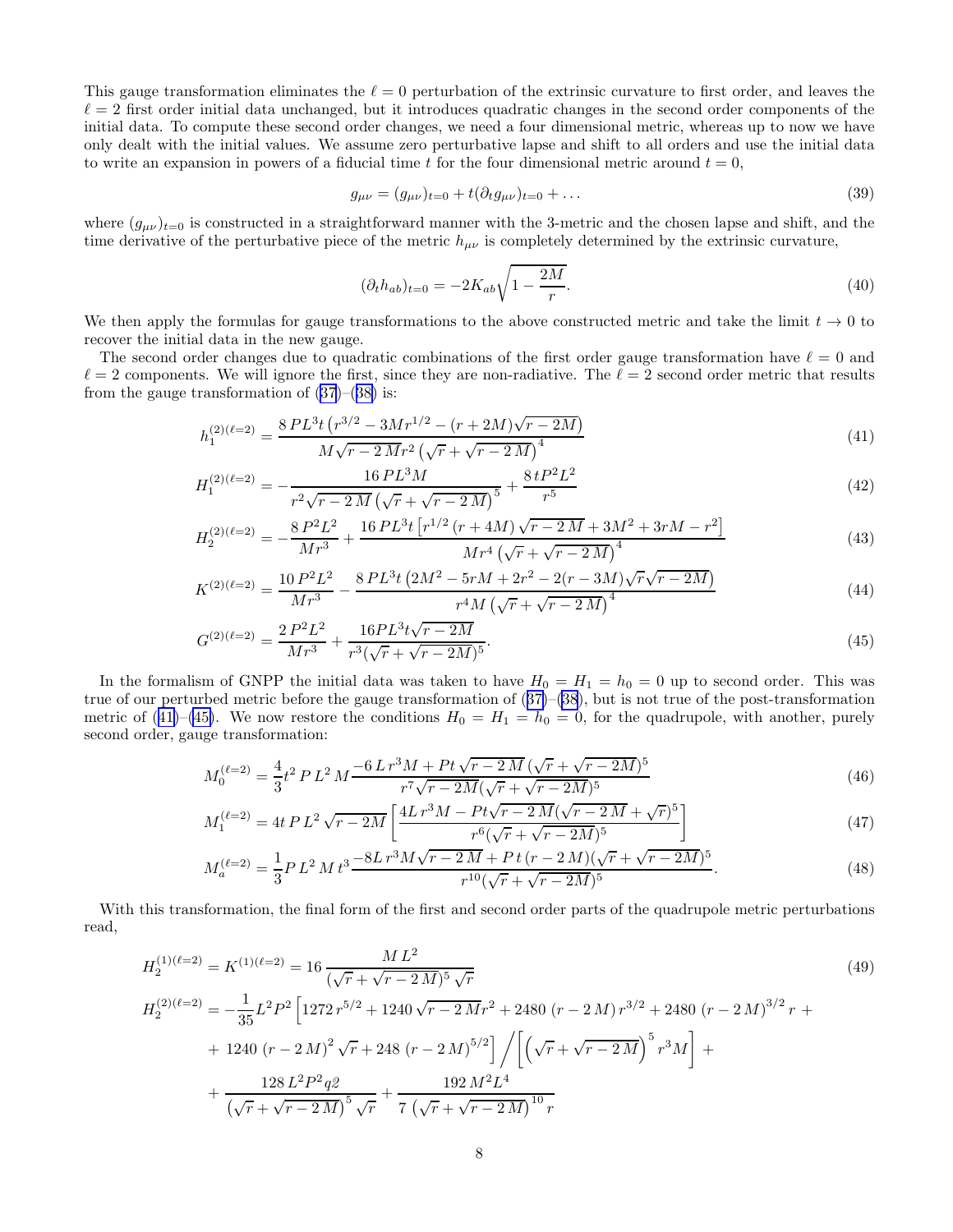<span id="page-9-0"></span>
$$
K^{(2)(\ell=2)} = -\frac{1}{35}L^2P^2 \left[ 642 r^{5/2} - 1910 \sqrt{r - 2Mr^2} - 3820 (r - 2M) r^{3/2} - 3820 (r - 2M)^{3/2} r - 1910 (r - 2M)^2 \sqrt{r} - 382 (r - 2M)^{5/2} \right] / \left[ \left( \sqrt{r} + \sqrt{r - 2M} \right)^5 r^3 M \right] + \frac{128 L^2 P^2 q^2}{\left( \sqrt{r} + \sqrt{r - 2M} \right)^5 \sqrt{r}} + \frac{192 M^2 L^4}{7 \left( \sqrt{r} + \sqrt{r - 2M} \right)^{10} r}
$$
  

$$
G^{(2)(\ell=2)} = \frac{2 P^2 L^2}{Mr^3}
$$

and the extrinsic curvature is,

$$
KH_2^{(1)(\ell=2)} = 4PL/r^3
$$
  
\n
$$
KG^{(1)(\ell=2)} = -PL/r^3
$$
  
\n
$$
KK^{(1)(\ell=2)} = -5PL/r^3
$$
  
\n
$$
Kh_1^{(2)(\ell=2)} = \frac{(108\sqrt{r} + 52\sqrt{r - 2M})PL^3}{7(\sqrt{r} + \sqrt{r - 2M})^5r^{3/2}\sqrt{r - 2M}}
$$
  
\n
$$
KH_2^{(2)(\ell=2)} = -\frac{(296r + 184\sqrt{r}\sqrt{r - 2M} + 64M)PL^3}{7(\sqrt{r} + \sqrt{r - 2M})^5r^{7/2}}
$$
  
\n
$$
KG^{(2)(\ell=2)} = -\frac{(48r - 8\sqrt{r}\sqrt{r - 2M} + 16M)PL^3}{7(\sqrt{r} + \sqrt{r - 2M})^5r^{7/2}}
$$
  
\n
$$
KK^{(2)} = \frac{(4r + 116\sqrt{r}\sqrt{r - 2M} - 16M)PL^3}{7(\sqrt{r} + \sqrt{r - 2M})^5r^{7/2}}
$$

For perturbations satisfying the Misner conditions  $(H_0 = H_1 = h_0 = 0)$  the first order, quadrupole, Zerilli function, in the notation, of GNPP is given by

$$
\psi = \frac{r - 2M}{3(2r + 3M)} \left[ r H_2^{(1)(\ell=2)} + 3r^2 G_r^{(1)(\ell=2)} - r^2 K_r^{(1)(\ell=2)} - 6h_1^{(1)(\ell=2)} \right] + \frac{r}{3} K^{(1)(\ell=2)} \tag{51}
$$

and its time derivative by,

$$
\partial_t \psi = \frac{2\sqrt{r-2M}}{\sqrt{r}(2r+3M)} \left[ -r^2 K K^{(1)(\ell=2)} - r (3M-r) K G^{(1)(\ell=2)} + (r-2M) K h_1^{(1)(\ell=2)} \right] \tag{52}
$$

Here use has been made of the first order Einstein equations to simplify the occurrence of higher time derivatives. With the notation and formalism of GNPP, the second order,  $\ell = 2$  Zerilli function  $\chi$  is computed to be

$$
\chi = \left[ -14r^4 \rho \left( -KG^{(2)}r^2 + r^2KK^{(2)} + 3rKG^{(2)}M - Kh_1^{(2)}r + 2Kh_1^{(2)}M \right) \right]
$$
\n
$$
-2r^{9/2} (2r + 3M) (K^{(1)})^2 - 4r^5 \rho^3 h_{1,r}^{(1)} KK^{(1)} + 4K^{(1)}r^6 KK^{(1)} \rho - 4r^4 h_1^{(1)}KK^{(1)}M\rho + 2r^6KK^{(1)}H_2^{(1)}\rho
$$
\n
$$
+6r^5 \rho (5r + 9M) KG^{(1)}G^{(1)} + 4r^5 \rho (-2r + M) KG^{(1)}H_2^{(1)} - r^6 \rho (-3r + 4M) KK^{(1)}G_r^{(1)}
$$
\n
$$
+r^6 \rho (-13r + 20M) KG^{(1)}G_r^{(1)} - 2r^5 \rho (8r + 9M) K^{(1)}KG^{(1)} + 4r^4 \rho (-r + 5M) KG^{(1)}h_1^{(1)}
$$
\n
$$
-2r^5 \rho (7r + 6M) KK^{(1)}G^{(1)} + r^5 \rho^5 Kh_{1,r}^{(1)}G_r^{(1)} + 2r^6 \rho^3 KG^{(1)}K_r^{(1)} + 4r^5 \rho^3 Kh_1^{(1)}K_r^{(1)} + 4r^5 \rho^3 KK_r^{(1)}h_1^{(1)}
$$
\n
$$
-6r^4 \rho^3 G^{(1)}Kh_1^{(1)} - 2r^7 \rho^3 KG_r^{(1)}K_r^{(1)} - 2r^7 \rho^3 KK_r^{(1)}G_r^{(1)} - 2r^3 \rho^5 Kh_{1,r}^{(1)}h_1^{(1)} - 2r^4 \rho^3 h_1^{(1)}KH_2^{(1)}
$$
\n
$$
+r^6 \rho^3 G_r^{(1)}KH_2^{(1)} + 4r^3 \rho^5 Kh_1^{(1)}h_{1,r}^{(1)} - 7r^4 \rho^3 Kh_1^{(1)}H_2^{(1)} + 2\rho^3 r^2 (7M + 22r) Kh_1^{(1)}h_1^{(1)}
$$
\n
$$
-8\sqrt{r} (2r + 3M) \rho^4 (h_1^{(1)})^
$$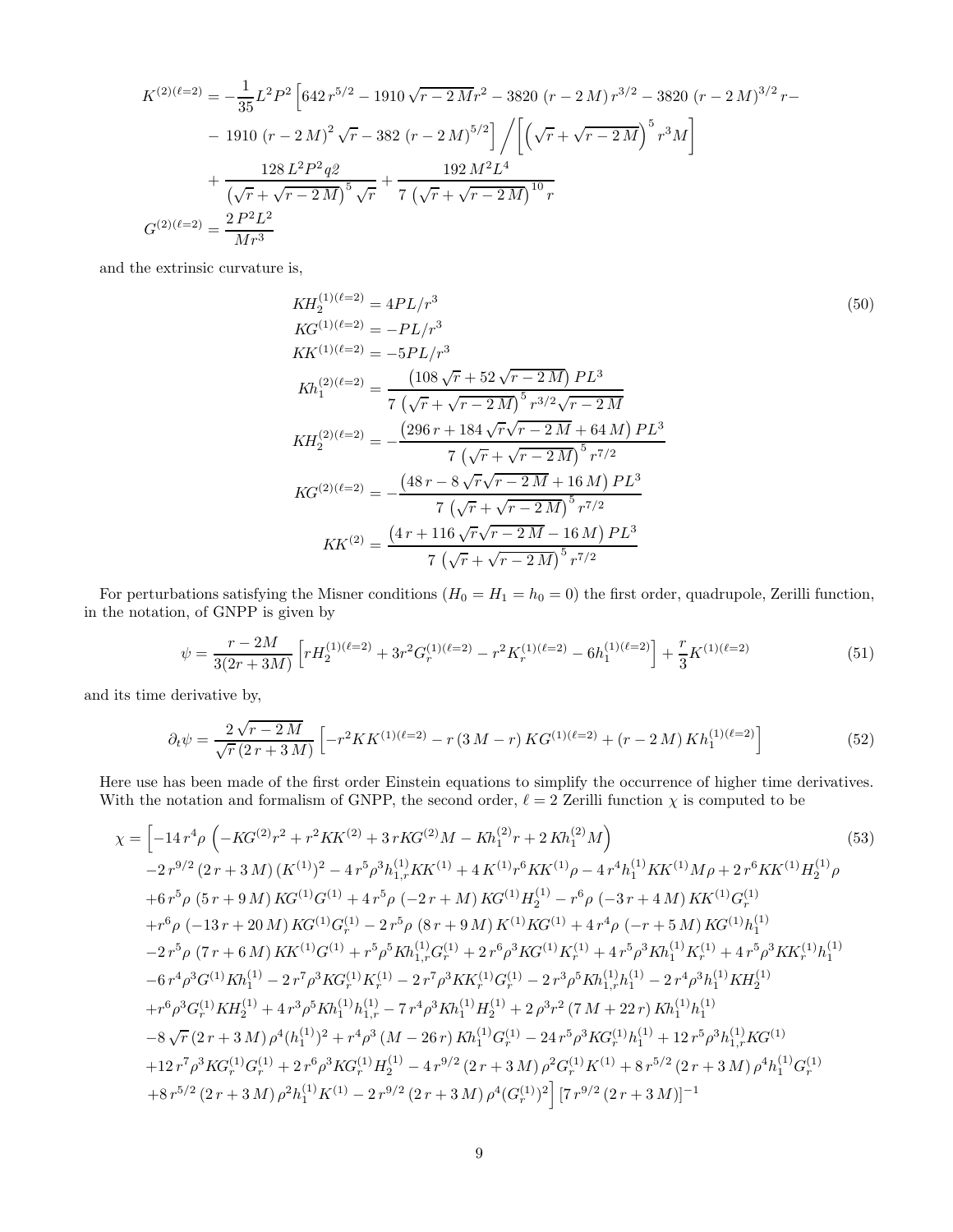<span id="page-10-0"></span>where  $\rho = \sqrt{r - 2M}$ , and the time derivative of the second order,  $\ell = 2$ , Zerilli function is given by,

$$
\chi_{.t} = -4r^{15/2} (7 M - 6 r) \rho^{6} H_{2}^{(1)} G_{+}^{(1)} + 16 M r^{7} \rho^{5} (2 r + 3 M) K^{(1)} K G_{+}^{(1)} + 4r^{17/2} \rho^{10} K G_{+}^{(1)} K h_{1}^{(1)} \n+ 28 H_{2}^{(2)} r^{3/2} (M + r) \rho^{6} + 2r^{13/2} (18 M^{2} + 17 r M - 8 r^{2}) \rho^{6} G^{(1)} K_{+}^{(1)} + 4r^{13/2} (5 r + 9 M) \rho^{6} G^{(1)} H_{2}^{(1)} \n- 4r^{15/2} (M + 12 r) \rho^{8} K G^{(1)} K h_{1,r}^{(1)} + 4r^{13/2} (2 r + 3 M) \rho^{8} G^{(1)} H_{2,r}^{(1)} + 4r^{13/2} (6 M - 5 r) \rho^{8} K G_{+}^{(1)} K h_{1}^{(1)} \n- 4r^{17/2} (17 M + 15 r) \rho^{6} (K G_{+}^{(1)})^{2} + 8r^{19/2} (3 M - r) \rho^{6} K G_{+}^{(1)} K h_{+}^{(1)} + 4r^{13/2} (6 M - 5 r) \rho^{6} G^{(1)} K h_{1}^{(1)} \n- 21r^{11/2} (2 r + 3 M) \rho^{8} h_{1,r}^{(1)} G^{(1)} - 48r^{21/2} \rho^{8} (K G_{+}^{(1)})^{2} - 116r^{3/2} \rho^{8} (K h_{1}^{(1)})^{2}
$$
\n
$$
- 28r^{15/2} \rho^{6} K^{(2)} - 12r^{19/2} \rho^{6} (K K^{(1)})^{2} + 14r^{15/2} \rho^{6} (K^{(1)})^{2} - 6r^{13/2} (12 M^{2} + 19 r M - 6 r^{2}) \rho^{6} G_{+}^{(1)} G^{(1)}
$$
\n
$$
- 24r^{9/2} (10 M - 3 r) \rho^{8} h_{1,r}^{(1)} h_{1}^{(1)} + 4r^{19/2} (2 M - 3 r) \
$$

where a subscript r denotes differentiation. To arrive at the expressions in  $(53)$  and  $(54)$  the second order Einstein equations have been used to eliminate higher order time derivatives. The above expressions were automatically computed with Maple computer algebra codes. It is impractical to give more details of their construction in print. The source codes and documentation can be found in our anonymous ftp server [\[16](#page-20-0)].

When the explicit 3-geometry and extrinsic curvature of [\(49](#page-8-0))–([50\)](#page-9-0) are put into the expressions of [\(53](#page-9-0)) and (54), we arrive at the following initial data for the first and second order Zerilli equations,

$$
\psi_{t=0} = \frac{8}{3} \frac{ML^2 \left(5\sqrt{r-2M} + 7\sqrt{r}\right) r}{\left(\sqrt{r} + \sqrt{r-2M}\right)^5 \left(2r + 3M\right)}\tag{55}
$$

$$
\dot{\psi}_{t=0} = \frac{\sqrt{r - 2M}PL(8r + 6M)}{r^{5/2}(2r + 3M)}\tag{56}
$$

$$
\chi_{t=0} = -\frac{512}{7} \frac{M^2 L^4}{\left(\sqrt{r} + \sqrt{r - 2M}\right)^{10} r} + \frac{16}{7} \frac{\left(9\sqrt{r} + 17\sqrt{r - 2M}\right)\sqrt{r - 2M} MPL^3}{\left(\sqrt{r} + \sqrt{r - 2M}\right)^5 \left(2r + 3M\right) r^{5/2}}
$$
\n
$$
\tag{57}
$$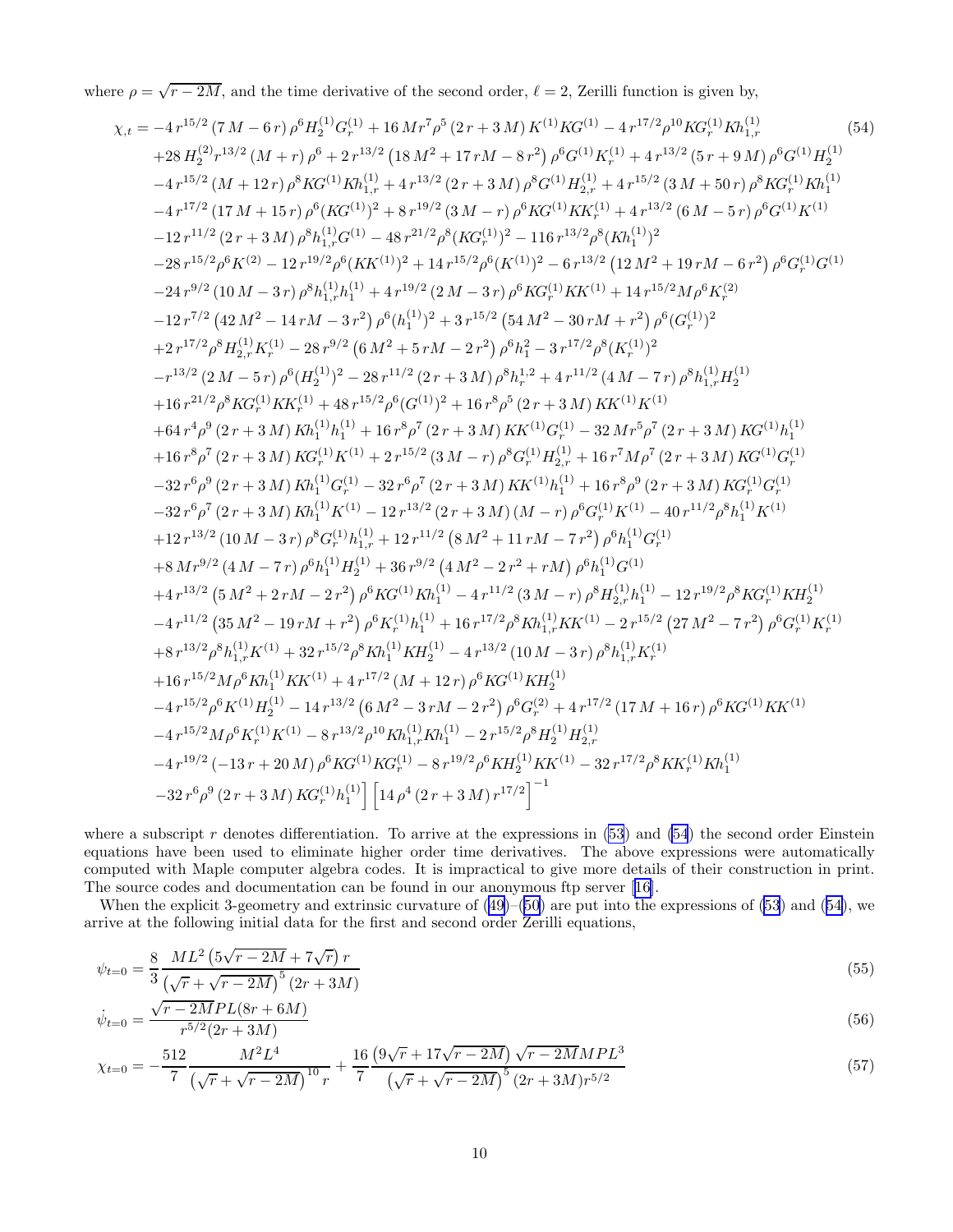$$
\dot{\chi}_{t=0} = \frac{64 M^2 (10 r - 10 M + 38 \sqrt{r} \sqrt{r - 2 M}) \sqrt{r - 2 M} L^4}{7 (\sqrt{r} + \sqrt{r - 2 M})^{10} (4 r + 6 M) r^{5/2}} -\frac{64 (4 r + 14 M) \sqrt{r - 2 M} M P L^3}{(\sqrt{r} + \sqrt{r - 2 M})^5 r^5} - 64 \frac{M (5 \sqrt{r} - 3 \sqrt{r - 2 M}) \sqrt{r - 2 M} L^2 P^2 q^2}{(\sqrt{r} + \sqrt{r - 2 M})^5 (2 r + 3 M) r^{5/2}} +\frac{16}{35} \sqrt{r - 2 M} L^2 P^2 (1750 M^4 - 9849 r M^3 + 2331 r^2 M^2 + 7182 r^3 M - 2892 r^4 -\sqrt{r} \sqrt{r - 2 M} (3148 r^3 - 4130 r^2 M - 4935 r M^2 + 4375 M^3)}) / ((2 r + 3 M) (\sqrt{r} + \sqrt{r - 2 M})^5 r^6).
$$
 (58)

We are now ready to evolve the initial data and compute waveforms and radiated powers.

## III. EVOLUTION

## A. The Zerilli equations

The initial data generated in the previous section is now fed to the first and second order Zerilli equations

$$
-\frac{\partial^2 \psi}{\partial t^2} + \frac{\partial^2 \psi}{\partial r_*^2} + V(r)\psi = 0\tag{59}
$$

$$
-\frac{\partial^2 \chi}{\partial t^2} + \frac{\partial^2 \chi}{\partial r_*^2} + V(r)\chi = \mathcal{S}
$$
\n(60)

where  $r_*$  is the usual "tortoise" coordinate covering the exterior of the black hole,

$$
r_* = r + 2M \ln(r/2M - 1)
$$
\n(61)

so the horizon is at  $r_* = -\infty$  and spatial infinity at  $r_* = \infty$ , and the potential and source terms in the Zerilli [\[5](#page-20-0)] equations are given by,

$$
V(r) = \left(1 - \frac{2M}{r}\right) \left\{ \frac{4r^2}{\Delta^2} \left[ \frac{72M^3}{r^5} - \frac{12M}{r^3} (l-1)(l+2) \left(1 - \frac{3M}{r}\right) \right] + \frac{2(l-1)(l+2)l(l+1)}{r\Delta} \right\}
$$
(62)  
\n
$$
S = \frac{12 \mu^3}{7 \Delta} \left[ -\frac{12(r^2 + Mr + M^2)^2}{r^4 \mu^2 \Delta} (\psi_{,t})^2 - 4 \frac{(2r^3 + 4r^2M + 9rM^2 + 6M^3)}{r^6 \Delta} \psi_{\psi,rr} + \frac{(112r^5 + 480r^4M + 692r^3M^2 + 762r^2M^3 + 441rM^4 + 144M^5)}{r^5 \mu^2 \Delta^3} \psi_{\psi, t} - \frac{1}{3r^2} \psi_{,t} \psi_{,rrr} + \frac{18r^3 - 4r^2M - 33rM^2 - 48M^3}{3r^4 \mu^2 \Delta} \psi_{,r} \psi_{,t} + \frac{12r^3 + 36r^2M + 59rM^2 + 90M^3}{3r^6 \mu} (\psi_{,r})^2 + 12 \frac{(2r^5 + 9r^4M + 6r^3M^2 - 2r^2M^3 - 15rM^4 - 15M^5)}{r^8 \mu^2 \Delta} \psi_{,2} - 4 \frac{(r^2 + rM + M^2)}{r^3 \mu^2} \psi_{,t} \psi_{,tr} - 2 \frac{(32r^5 + 88r^4M + 296r^3M^2 + 510r^2M^3 + 561rM^4 + 270M^5)}{r^7 \mu \Delta^2} \psi_{\psi,r} + \frac{1}{3r^2} \psi_{,r} \psi_{,rrr} + \frac{4(3r^2 + 5rM + 6M^2)}{3r^5} \psi_{,rr} + \frac{8r^2 + 12rM + 7M^2}{r^4 \mu \Delta} \psi_{\psi,rr} + \frac{3r - 7M}{3r^3 \mu} \psi_{,r} \psi_{,rr} - \frac{M}{r^3 \
$$

where  $\Delta \equiv (\lambda r + 3M)$  with  $\lambda = (\ell - 1)(\ell + 2)/2$  and  $\mu \equiv (r - 2M)$ . The potential is given for general  $\ell$  in (62) but we will use it only for  $\ell = 2$ .

As can be seen, equations (59) and (60) have the same form, including the same potentials, but the second order equation has a source term that is quadratic in the first order Zerilli [[5\]](#page-20-0) function and its time derivatives. We have written a fortran code to evolve these equations by a simple leapfrog algorithm. Convergence to second order was checked and special care was taken to avoid noise from the high derivative order of the source term.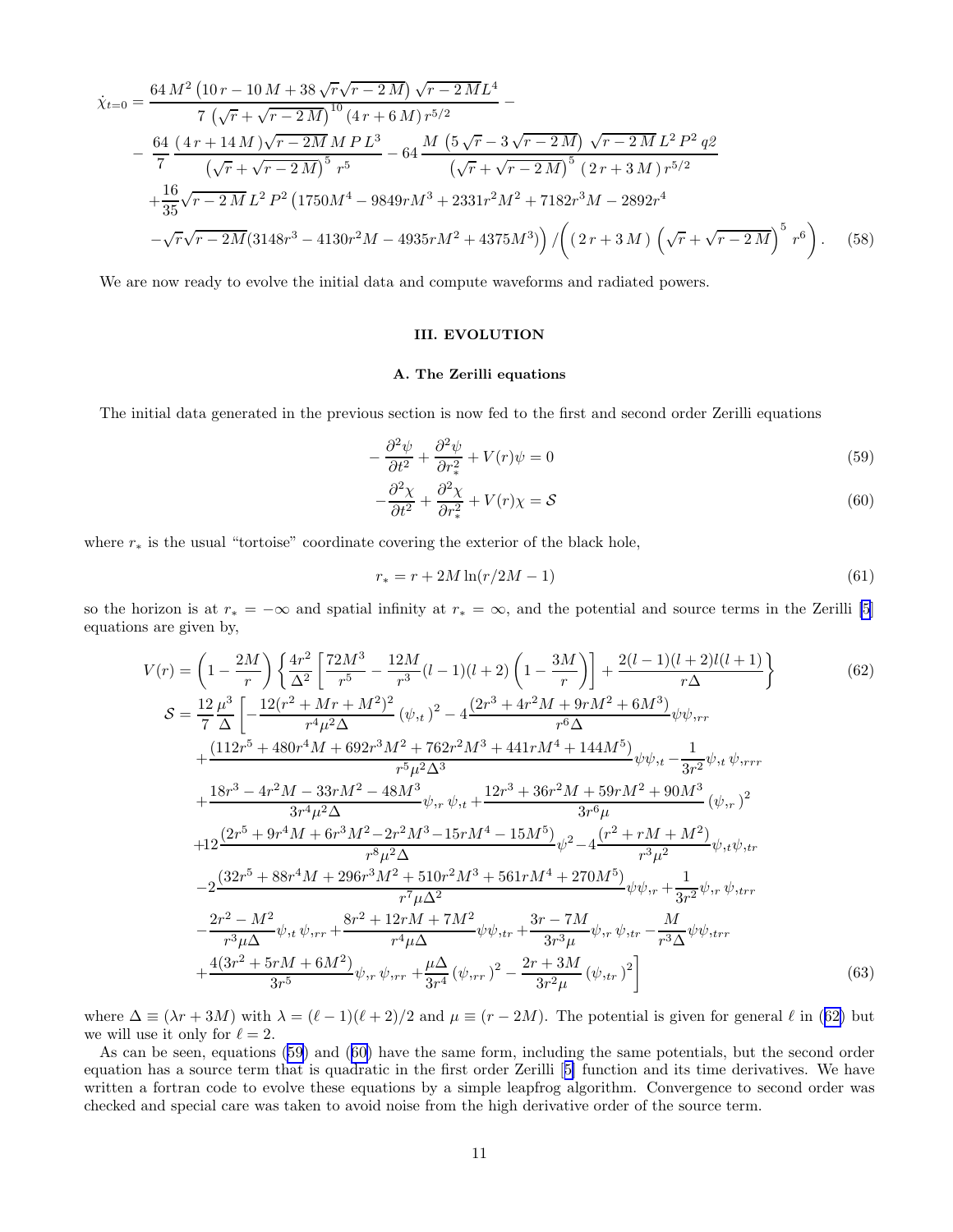<span id="page-12-0"></span>To find the gravitational waveforms and power a transformation must be made to a gauge that is asymptotically flat to first and second order. The details of this process were discussed in GNPP and will not be repeated here. The result is that the transverse-traceless perturbations, in the asymptotically flat gauge, correct to second order, are encoded in the quantity

$$
f(r,t) = \frac{\partial \psi}{\partial t} + \left[ \chi + \frac{1}{7} \frac{\partial}{\partial t} \left( \psi \frac{\partial \psi}{\partial t} \right) \right] \tag{64}
$$

(where it is understood that all quantities are  $\ell = 2$ ) and this is the quantity we shall plot below when we give waveforms of the outgoing gravitational radiation. The first order part of the radiation is given by the leading term in (64); the terms in square brackets are second order. From the Landau-Lifschitz pseudo-tensor in the asymptotically flat gauge (as discussed in GNPP) we find that the radiated power is

Power = 
$$
\frac{3}{10} \left\{ \frac{\partial \psi}{\partial t} + \left[ \chi + \frac{1}{7} \frac{\partial}{\partial t} \left( \psi \frac{\partial \psi}{\partial t} \right) \right] \right\}^2
$$
. (65)

(Note that the perturbation parameter  $\epsilon$  that appeared in [\[14](#page-20-0)] is now incorporated into the definition of the Zerilli functions we have used in the paper, as can be seen in formulas [\(55](#page-10-0)-[58\)](#page-10-0). We have also directly computed the "renormalized" second order Zerilli function in([53\)](#page-9-0)).

Before we move on to present our results and compare with the numerical relativity simulations of the Potsdam/NCSA/WashU group (see BAABRPS), it is worth pointing out, again, that the numerical relativity simulations are for "symmetrized" initial data, in which an infinite number of "image charges" is used to construct initial data representing two throats connecting two isometric asymptotically flat universes. By contrast, the problem we are solving corresponds to three asymptotically flat universes. In the limit of zero momentum the numerical simulations correspond to the 1960 Misner [\[7](#page-20-0)] initial data, and our results correspond to the Brill-Lindquist [\[10](#page-20-0)] initial data.

For the range of separations we are going to discuss the discrepancies between these two types of data are insignificant. (Although we are working in the "close–limit," we will consider sets of data far apart enough to make the extra terms arising from symmetrization very small), but since the problem is a multi-parametric one, it is not obvious that this is true in all the ranges of parameters we will be discussing. More careful studies will be needed if one wants higher accuracies than the ones we are going to discuss here. We have also modified the Potsdam/NCSA/WashU code to run for unsymmetrized data, and for limited tests the results agree very well with the symmetrized ones in the range we are considering. This situation arose due to historical reasons: the numerical code was written before our work with non-symmetrized boundary conditions, whereas perturbation theory becomes very cumbersome if one starts carrying around the extra terms due to symmetrization.

One particular problem that one faces when comparing Brill–Lindquist (unsymmetrized) and symmetrized data sets is that the sets are parameterized in different ways. There is therefore ambiguity in how to compare the results. Abrahams and Price[[17\]](#page-20-0) have discussed this in some detail, and show that there are different identifications one can take that yield sensible results along a good range of parameters, so we will not repeat the discussion here. We just state the convention we are following: For one of our results with momentum parameter P and throat separation L, we compare a numerical relativity result with the same ADM mass and same numerical value of the momentum parameter, and with a separation parameter  $\mu_0$  given by

$$
L = 2\sqrt{4\kappa_2(\mu_0)}\,. \tag{66}
$$

Here $\mu_0$  is a parameter originally introduced by Misner [[7\]](#page-20-0) that is commonly used to parameterize symmetrized binary black hole initial data sets, and

$$
\kappa_{\ell}(\mu_0) \equiv \frac{1}{\left(4\Sigma_1\right)^{\ell+1}} \sum_{n=1}^{\infty} \frac{(\coth n\mu_0)^{\ell}}{\sinh n\mu_0} \tag{67}
$$

$$
\Sigma_1 \equiv \sum_{1}^{\infty} \frac{1}{\sinh n\mu_0} \,. \tag{68}
$$

With these choices, the radiated waveforms agree very well when  $P = 0$ . Notice that the discussion of Abrahams and Price [\[17\]](#page-20-0) is only for the  $P = 0$  case. The "best" identification between symmetrized and unsymmetrized data could probably be a P-dependent notion. We will ignore this issue here, but it clearly requires further study.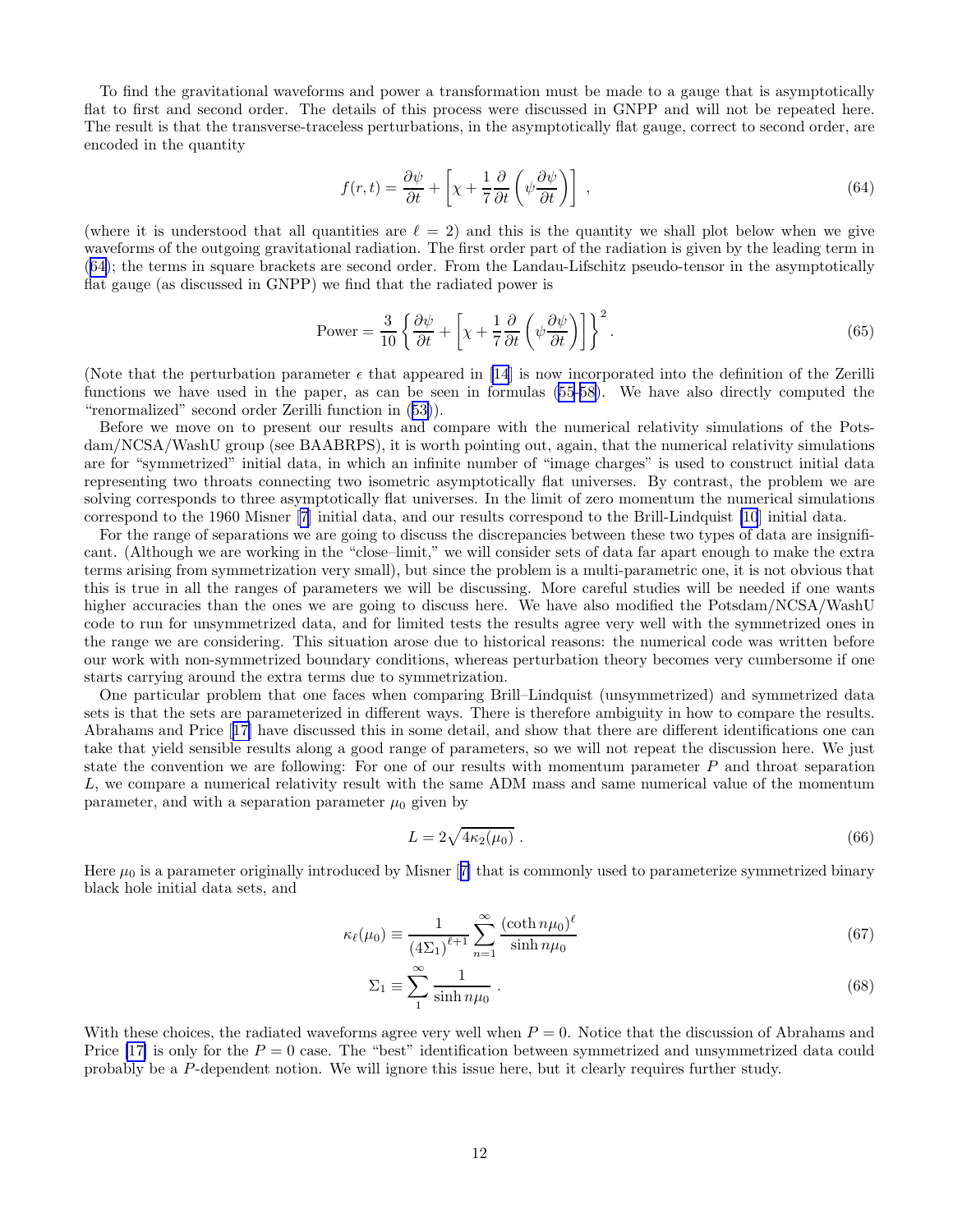## B. Fixing  $t = 0$

In the formalism of GNPP we chose to fix the coordinates by requiring that the metric be in the Regge-Wheeler [[15\]](#page-20-0) gauge to first and second order. This can always be done, but it turns out that the coordinates are not quite uniquely fixed. The problem is quite generic and it has to do with how perturbation theory handles time translations in situations where the background spacetime is time-translation invariant. Consider an exact quantity  $f(r, t)$ approximated by a perturbative series expansion,

$$
f(r,t) = f^{(0)}(r) + \epsilon f^{(1)}(r,t) + \epsilon^2 f^{(2)}(r,t) + \dots,
$$
\n(69)

and perform now a first order gauge transformation corresponding to a pure time translation,

$$
t \to t' = t + \epsilon c,\tag{70}
$$

with c a constant, independent of t and r. Replacing t' by the above expression (and noticing that  $dt = dt'$ ), we get

$$
f(r,t') = f^{(0)}(r) + \epsilon f^{(1)}(r,t') + \epsilon^2 f^{(2)}(r,t') + O(\epsilon^3)
$$
  
= 
$$
f^{(0)}(r) + \epsilon f^{(1)}(r,t) + \epsilon^2 (cf^{(1)}(r,t) + f^{(2)}(r,t)) + O(\epsilon^3).
$$
 (71)

So we see that the "second order term" in the expansion of the metric depends on the origin chosen for time. If one starts with perturbations in the Regge-Wheeler gauge, a transformation of type (70) leaves the perturbations in the Regge-Wheeler gauge, but the second-order metric is changed, and in fact depends on an *arbitrary* constant c. This indicates that a comparison of quantities to second order in perturbation theory around stationary backgrounds can be quite misleading: the same metric can have very different second order terms depending on the origin of time chosen. Worse, these terms can be quite large, and are completely artificial.

It is interesting to notice that if one computes the radiated energies using the formula we discussed previously [\(65](#page-12-0)), the results are unchanged —as expected— by time translations (the additional term turns out to be a total derivative that does not affect the computation of energies). But we want to go beyond giving perturbative results for radiated energy. We want also to compare perturbative waveforms with those of numerical relativity. Since these waveforms are second-order correct quantities given as a function of time at a particular "observation" radius, we must be sure that we are using the same zero of time for both waveforms, that from perturbation theory and that computed with numerical relativity.

Fortunately, it is not difficult to eliminate the time-shift ambiguity in the metric. To do this we separate the waveform  $f(r, t)$  given in [\(64](#page-12-0)) into first and second order parts  $f^{(1)}$  and  $f^{(2)}$  and we construct the quantity

$$
c_0 = \frac{\int_{-\infty}^{\infty} dt \dot{f}^{(1)}(r,t) f^{(2)}(r,t)}{\int_{-\infty}^{\infty} dt \left[ \dot{f}^{(1)}(r,t) \right]^2} \,. \tag{72}
$$

We then perform the time translation  $t \to t + c_0$ , arriving at the "physical" value for the second order waveform

$$
f_{\rm phys}^{(2)}(r,t) = f^{(2)}(r,t) - c_0 \dot{f}^{(1)}(r,t) \tag{73}
$$

Equivalently, we adjust the zero of time, and hence  $f^{(2)}(r,t)$  until the integral in the numerator of (72) vanishes. The same coordinate fixing must be done to the numerically computed waveform  $f_{\text{num}}$ . To do this we define  $f_{\text{num}}^{(2)}$  to be  $f_{\text{num}} - f^{(1)}$ . We then adjust the zero of time so that the integral of  $f_{\text{num}}^{(2)} f^{(1)}$  vanishes.

These observations about time-shifts are also true in the time–symmetric case. We have recomputed the results of [[4\]](#page-20-0) with the zero of time fixed as above and have found that the results are changed by less than 1%. For boosted black holes, on the other hand, this time fixing is crucial for seeing the high accuracy agreement of the perturbative and numerical relativity results.

#### C. Results: radiated energies

We start to summarize our results by computing the radiated energy as a function of momentum for head-on collisions of black holes released from a separation of  $\mu_0 = 1.5$ ,  $L/(0.5M_{ADM}) = 4.2$ . The results are depicted in Fig. [1.](#page-14-0)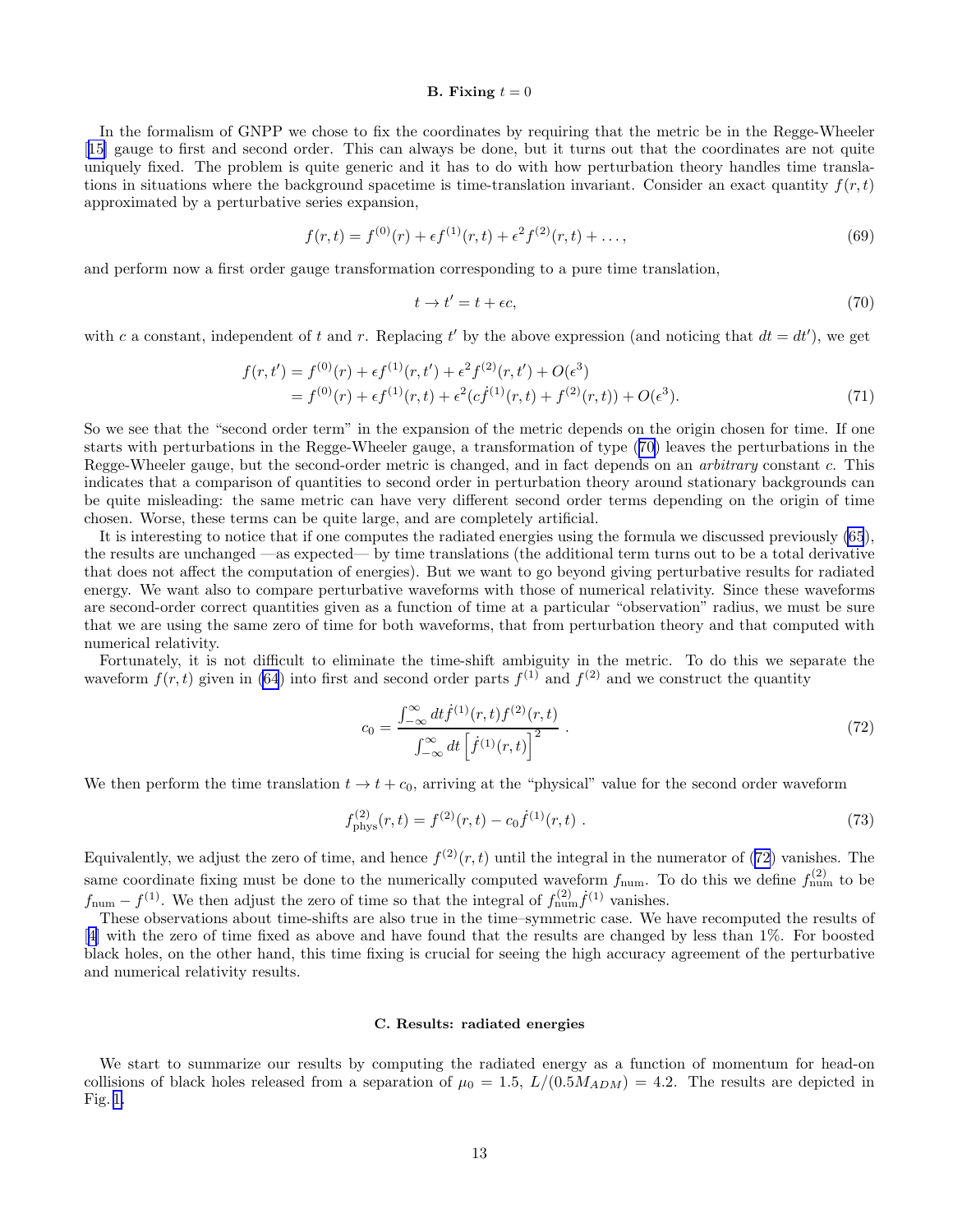<span id="page-14-0"></span>The figure shows the characteristic "dip" at low values of the momentum that was first noticed in BAABRPS. An important difference between that paper and the present results is that here, as explained in Sec. IIC, we are normalizing both the numerical and the perturbative results using the same ADM mass. This leads to a much better agreement for large values of the momentum than that observed in BAABRPS. As an example of the size of the difference, for  $P/M_{ADM} = 1$ ,  $P/(2m) \approx 3$  and for  $P/M_{ADM} = 3$ ,  $P/(2m) \approx 15$ .

A remarkable fact is that first order perturbation theory agrees very well even for large values of the momentum, and second order perturbation theory confirms this fact. This at first seems puzzling since our initial data was obtained through a "slow" approximation in which the momentum was assumed to be small. However, as was observed in BAABRPS, for large values of the momentum the initial data is "momentum dominated", meaning that the extrinsic curvature completely dominates the initial data. Therefore the errors made in computing the conformal factor via the slow approximation become less relevant than might be supposed.



FIG. 1. Radiated energy in head-on black hole collisions as function of the momentum for a separation of  $\mu_0 = 1.5$ ,  $L/(0.5M_{ADM}) = 4.2$ . Depicted are the close-slow approximation and the full numerical results of the Potsdam/NCSA/WashU group. Even for large values of the momentum, the first order results overshoot and the first plus second order undershoot the numerical results by only 20%. The inset shows the "dip" region.

The overall picture of the energy therefore is very encouraging, the approximations presented seem to be working even beyond their expected realm, and second order perturbation theory is capable of tracking this fact, playing the expected role of "error bars." This approach is not without pitfalls, however. In order to illustrate these, we turn to Fig. [2,](#page-15-0) which shows a close up look at the energy picture and also includes results for black holes initially boosted away from each other.

The first thing we notice is, that for black holes boosted away from each other there is, as expected, no "dip" in the energy. The dip is a first order effect that is due to a cancellation between terms that are momentum independent and terms that are linear in momentum. The cancellation turns to addition in the case of negative (outwards) P. We also see that first order calculations are less accurate at the dip than at higher values of the momentum. This is somewhat puzzling since our approximation should work better the smaller the momentum. What seems to be happening is that first order theory does not accurately reproduce the higher order terms that make important contributions to the energy after the leading terms cancel in order to produce the dip. This is confirmed by the fact that first plus second order results are indeed very accurate at the dip.

An instructive feature of these results is that for black holes boosted away from each other a cancellation of the second order terms takes place around  $P/(2m) = 0.9$ ,  $P/M_{ADM} = 0.36$ . Clearly one cannot regard second order perturbation theory as giving error bars when it is cancelling out. Moreover, it shows that second order results beyond that value of P can only be taken as rough indicators. We will return to this cancellation in somewhat more detail in connection with waveforms.

Another issue to be mentioned is how crucial it is to have chosen the ADM mass of the initial slice as the mass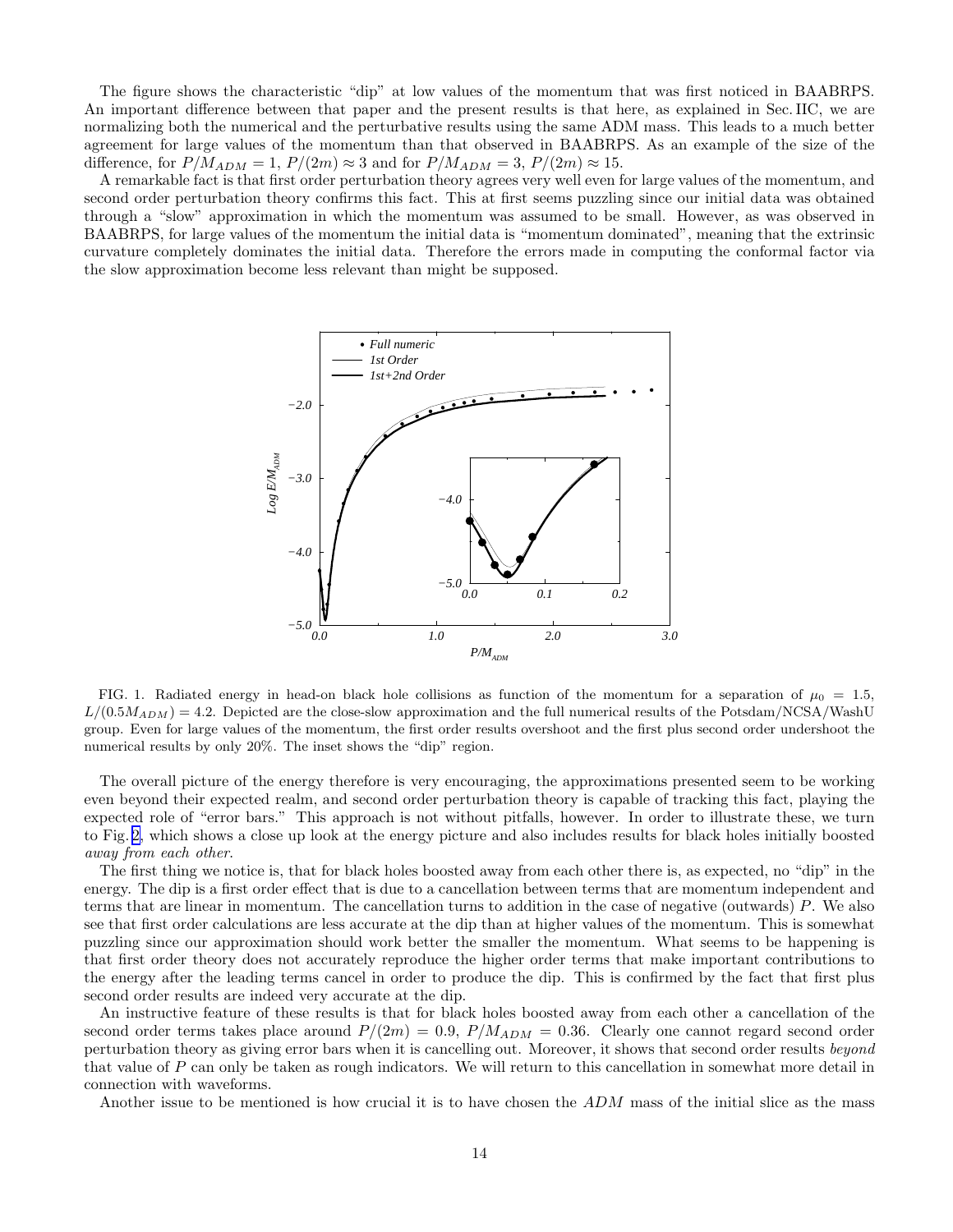<span id="page-15-0"></span>

FIG. 2. We depict energies for black hole collisions in which black holes were initially boosted towards each other and also for the case in which they were boosted away from each other. The "dip" effect is only present when the black holes are moving towards each other. The approximation given by first order perturbation theory is slightly worse in that case, since leading terms in the calculation are cancelling each other to produce the suppression. We also see the cancellation of second order contributions that takes place for the outward pointing momentum case. There, first order results undershoot the results for small values of  $P$  and overshoot it later, the second order corrections vanishing at the point of crossing.

of the background spacetime used in the perturbative calculations. Our previous (first-order) work on boosted black holes used the "bare" mass (ADM mass for  $P = 0$ ) for the background. This is quite visible if one compares Fig. [1](#page-14-0) with Fig. 2 of BAABRPS. In the latter, first order perturbation results appeared to disagree with the numerical results by over an order of magnitude for  $P/M_{ADM} = 3$ . That was entirely due to the poor choice of background mass. In the present paper, using the numerically computed ADM mass of the initial data, we see that first (and second) order results differ by only 20% from the numerical results at  $P/M_{ADM} = 3$ .

#### D. Results: waveforms

Let us now turn to the examination of waveforms. The numerical code of the Potsdam/NCSA/WashU group extracts waveforms at slightly different values of the radial variable for varying P's. We took this effect into account and extracted perturbative waveforms at the same radii as was used for the numerical relativity work. In all cases the full numerical code has a very limited range of spacetime covered in the evolution. This forces the extraction to be done in a rather small range of radii around  $20M_{ADM}$  or so. With perturbation calculations we could have extracted much further away, but we performed the extraction at exactly the same radius as those used by the numerical code. Waveforms were observed to change shape rather significantly from one extraction radius to another even in such a close range, but we observed that as long as we extracted the perturbative waveform at the same radius as the full numerical result (as opposed to, say, extracting farther out and then shifting the result back) the agreement was roughly independent of extraction radius. However, this starts to hint at a main problem in comparing waveforms: one needs not only to match amplitudes but it is also crucial to match the phase, at least if one is interested in high accuracy. The phase is determined by, among other things, the extraction radius. Determining the extraction radius, in turn, requires knowing the ADM mass (since one measures radii in units of ADM mass). Our full numerical code for computing the ADM mass, in its present implementation, is accurate to a few percent. (This could be made better with more computer power than what is presently available to us; the runs we made had 300 radial zones and 30 angular zones.) This limits the accuracy with which we know the ADM mass, and hence the accuracy with which we can determine the phases. The technique, discussed in Sec. IIIB, of fixing the zero of time is helpful in giving an objective way of comparing phases.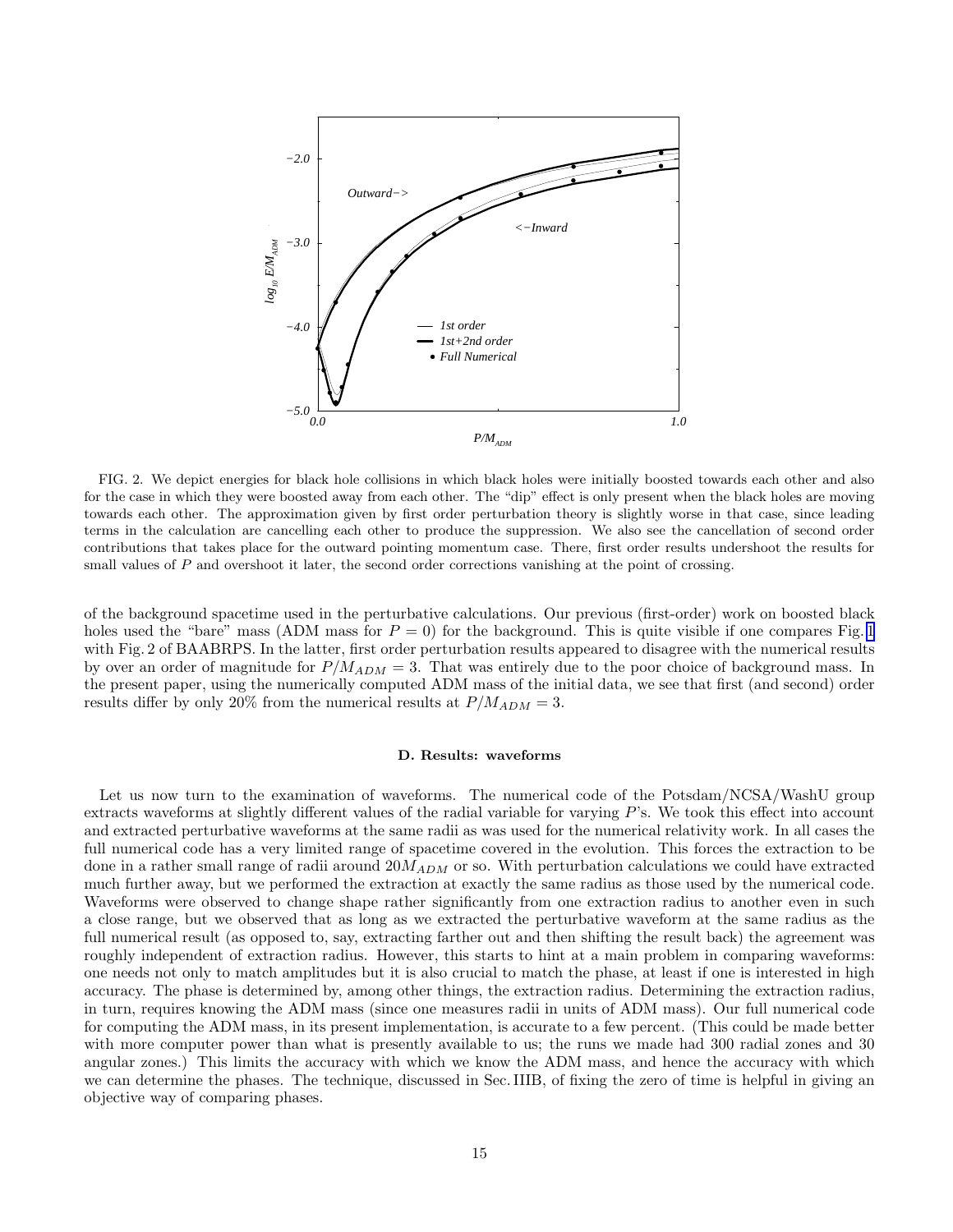Let us turn to the results. We present, below, the results for the waveform  $f(r, t)$  as defined in [\(64](#page-12-0)). This is directly comparable (up to a time derivative) with the output of the full numerical relativity code, which outputs a Zerilli [\[5](#page-20-0)] function via the radiation extraction technique of assuming that the spacetime is a perturbation of Schwarzschild and reading off the perturbations from the full numerical results.



FIG. 3. Comparison of waveforms for large values of the momentum,  $P/(2m) = 14$ ,  $P/M_{ADM} = 2.44$ . There is good overall agreement, but there is some slight disagreement in the details of the waveforms. As one expects for large values of the parameters, second order perturbations can at most be regarded as an estimator of error, rather than a way to improve the accuracy of the waveforms. It is still remarkable that perturbation theory would work well for such a large value of the parameter P.

Our presentation of waveform comparisons starts with the most disfavorable cases and moves to more favorable ones. Figure 3 shows the comparison of waveforms for  $P/(2m) = 15$ ,  $P/M_{ADM} \sim 2.44$  and Fig. [4](#page-17-0) corresponds to  $P/(2m) = 5, P/M_{ADM} \sim 1.32$ . As we see, there is very good overall agreement. Notice that (taking into account the "time-shift" gauge fixing discussed above) our procedure in the end has no free parameter, i.e., phases and amplitudes are predetermined in all cases, which makes the agreement more remarkable. If one looks carefully at the curves in the inset, which enlarges the region around the second positive peak, one sees that there are slight phase and amplitude disagreements. First order results tends to overshoot the waveform, whereas adding the second order correction tends to undershoot. There are slight differences in shapes as well. For large values of the momentum, we can take second order predictions as "error bars" only. However, for intermediate values, it is quite clear that first plus second order calculations offer a very accurate prediction of the waveforms.

The reader should exercise care when comparing the results for waveforms with those of energies. This is due to a peculiarity of the formula for the radiated power([65\)](#page-12-0). As discussed in GNPP, the square that appears in [\(65](#page-12-0)) involves terms that are of "third order" in perturbation theory. Therefore, to keep things consistent, when squaring the expression in curly braces, we only keep the mixed term and omit the term that is the square of the second order part of f. As a consequence, the second order correction for the radiated energy depends mostly on correlations of phases of the first and second order waveforms rather than on their amplitudes. For instance, for the case we are studying  $P/(2m) = 5$ ,  $P/M_{ADM} \sim 1.32$ , the second order waveforms are only slightly smaller than the numerical ones, but the computed energy is 12% lower.

We now turn our attention to the area of the dip,  $P/M_{ADM} \sim 0.05$ ,  $P/(2m) = 0.12$ . In Fig. [5](#page-18-0) we show the waveforms for the inward boosted case (the case with a dip in the energy). We see that second order corrections improve the accuracy markedly. Clearly there are strange effects taking place for this value of the parameter. In particular, it should be noticed how first order theory overshoots the waveforms rather significantly in the second and third positive peak of the waveform, but not in the first one. In view of the fact that the energy is given by the correlation of the first and second order waveforms, those discrepancies in the first order waveforms would seem to be responsible for the large relative error in the calculation for the energy, even to second order. This is so, in spite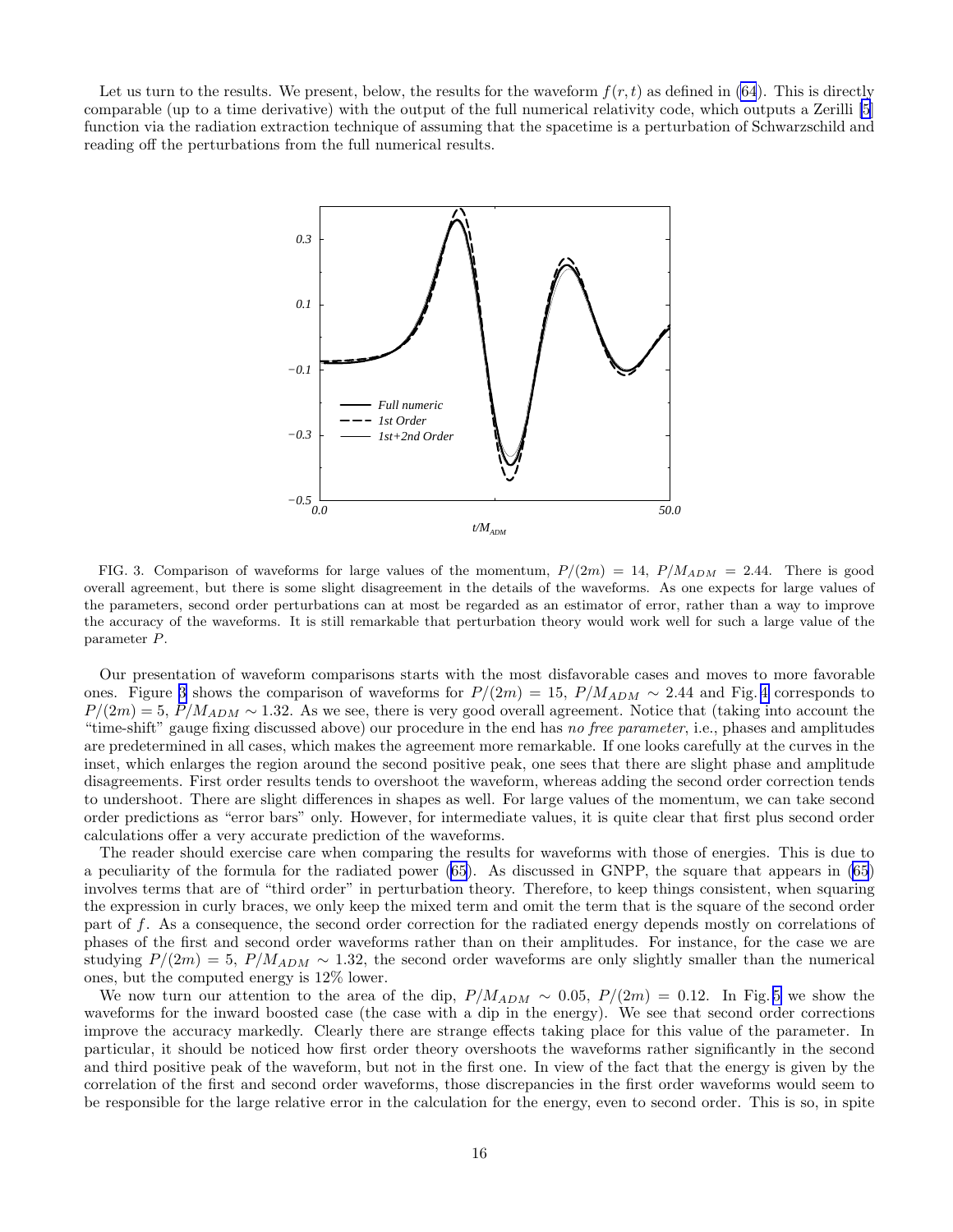<span id="page-17-0"></span>

FIG. 4. Comparison of waveforms for intermediate values of the momentum,  $P/M_{ADM} \sim 1.32$ . Here one can see that second order theory not only acts as an "error bar," but when added to the first order calculation, actually allows a reasonably accurate prediction of the waveforms.

of the fact that second order calculations yield very accurate waveforms. Figure [6](#page-18-0) shows the case of  $P/(2m) = -0.9$ (holes moving initially apart). As could be predicted from the energy plot, a cancellation of the second order terms is taking place. In this case, therefore, one cannot regard second order corrections as "error bars," since it is clear that higher order terms are important. It is worthwhile pointing out that the cancellation is highly nontrivial, the initial data having the same amplitude for both inward and outward momenta. The cancellation takes place in the evolution, with the source terms of the second order Zerilli[[5\]](#page-20-0) equation playing a significant role. A simple way to understand the cancellation is to break up the evolution into three separate Zerilli [\[5](#page-20-0)] equations with three different initial sources, proportional to  $L^4$ ,  $PL^3$ , and  $P^2L^2$  respectively. What one sees is that the cancellation occurs between the  $PL^3$  term and the other two, and clearly depends on the sign of P (for our simulations negative P is outward pointing). One can then infer that there is a curve of cancellations in the  $P,L$  parameter space that isolates a region in parameter space where second order perturbation theory does not help. One cannot reach points in that region unless one changes the relative counting of powers of L and P in perturbation theory. A further study of this issue could therefore yield interesting results.

#### IV. DISCUSSION

We have seen that the use of combined first and second order perturbation theory can give excellent results for waveforms and energies of radiation emitted in the head on collision of two equal mass, initially boosted, black holes. The results show, however, that there are some subtleties, not previously appreciated, in the use of higher order perturbation theory and in the comparison with results from numerical relativity. The following points deserve attention, especially in connection with the application of higher order perturbation theory to further problems.

a) The comparison of perturbation results and numerical relativity results has pitfalls when comparisons are made between problems that are not identical. In our case we compared our perturbation result for an "unsymmetrized" (Brill-Lindquist[[10\]](#page-20-0) type) initial data, with numerical relativity results for "symmetrized" (Misner [\[7](#page-20-0)] type) initial data. Had we been comparing with unsymmetrized initial data, the parameters  $m, L, P$  for the data sets would have had identical meaning. Since the data sets were not identical, a mapping of one parameter set to the other had to be imposed. One degree of freedom in this mapping was subsumed in the choice to compare cases of equal ADM mass, but the remaining element of choice in the mapping is a source of uncertainty in the high accuracy comparisons we are making. (We emphasize that the choice of mapping was made before any results were considered; there was no "fine tuning" to improve the comparison. The excellent agreement between the numerical and perturbative results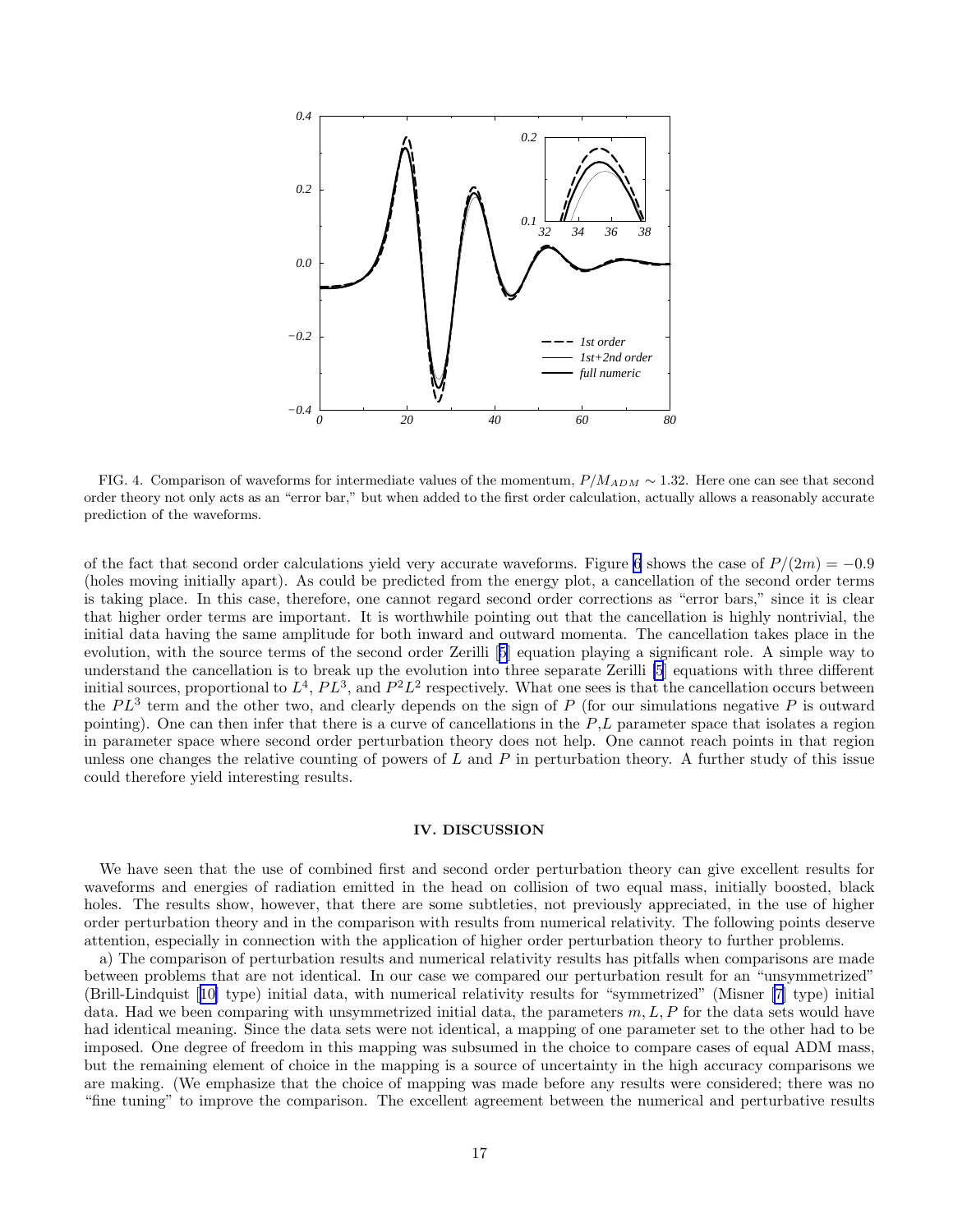<span id="page-18-0"></span>

FIG. 5. Waveforms in the "dip" region,  $P/M_{ADM} \sim 0.05$ , for inward boosted black holes (the case where there is a "dip" in the energy). Second order corrections improve the accuracy in the amplitudes significantly, but first order calculations exhibit an erratic behavior. Since the energy arises as a correlation between both waveforms, this translates itself into a rather large relative error in the perturbative computation of the energy. Notice that waveforms for this particular value of the momentum differ markedly from waveforms for other values, the "enveloping" amplitude curve decreasing much more slowly, allowing several oscillations to be visible.



FIG. 6. Waveforms for  $P/(2m) = -0.9$ ,  $P/M_{ADM} \sim -0.36$ , i.e., for outward boosted black holes (the case where there is no "dip" in the energy). Second order corrections cancel out and therefore are not reliable as "error estimators" nor to improve the accuracy of first order calculations. (The first and first plus second order curves are both plotted but are indistinguishable).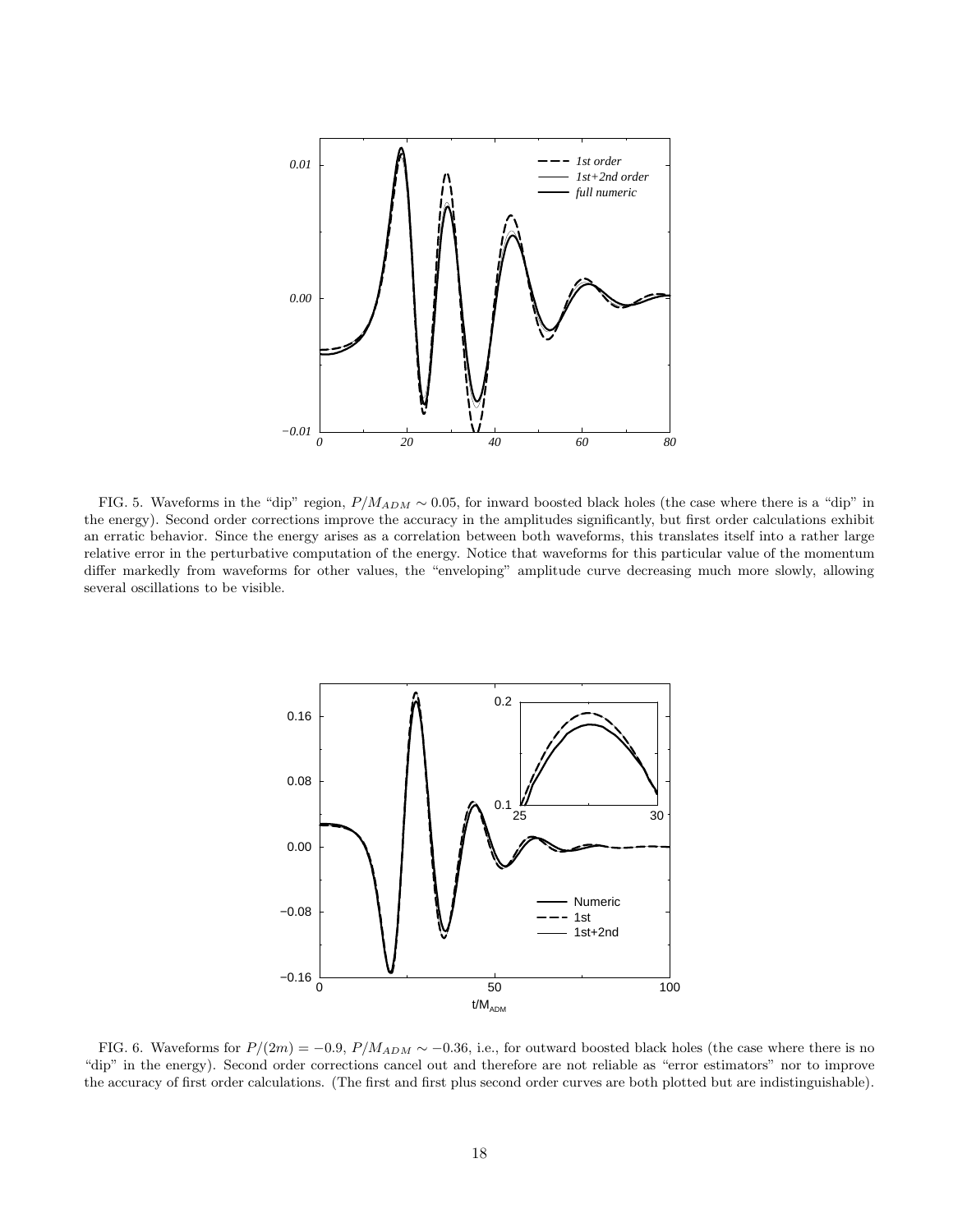<span id="page-19-0"></span>then must be considered to be, among other things, an indication that there is no great sensitivity to the manner in which this mapping of parameters is done.)

b) There is no unique result that is correct to second order. Different ways in which details are handled will produce results that are the same to second order, but differ at higher order. These different results can have different ranges of validity and can exhibit different accuracy when compared with numerical work near the limit of validity. One example of this feature of perturbation theory is the dependence on parameterization[[17\]](#page-20-0). In our perturbative results we have seen another simple example: The second-order correct waveform consists of a first order and a second order piece. When radiated energy is computed by squaring this waveform one can choose simply to take the square, or to truncate the result and omit the fourth order contribution arising from the square of the second order contribution to the waveform. (We have made the latter "conservative" choice.) Both results, of course, are equally justifiable for the order of perturbation theory we are doing, but the results are noticeably different.

c) In the present paper we have seen a particularly interesting example of the importance of higher order terms and the detailed way in which perturbation theory is applied. To make the comparison between symmetrized and unsymmetrized initial data we found that it is important to compare cases of equal ADM mass, but the ADM mass (for fixed m) varies quickly with increasing initial momentum. If one computes this momentum dependence perturbatively the agreement of perturbation theory and numerical relativity is limited. With the ADM mass computed exactly (i.e., numerically) the agreement is greatly improved. This suggests that an a priori physical understanding of the dependence on the perturbations can be a very useful guide to an efficient perturbation scheme.

d) In addition to the numerical computation of ADM mass, another useful new technical detail was developed in the present work. A method was found of fixing the zero of time in the same manner for both perturbative and numerical waveforms. This fixing of zero had not been important in previous perturbation studies, but was crucial to comparison of waveforms for initially boosted holes.

e) Perturbation analysis in the present paper was carried out for both small separation and small momentum ("the close slow limit"). This makes it particularly difficult to unravel the sources of disagreement with numerical results when anomalous cancellations (like the "dip") occur. Although perturbation results end up in excellent agreement with numerical relativity results, a perturbative analysis based on small  $L$ , but without small  $P$  (especially if it could be compared with numerical results for unsymmetrized data), might be useful in improving our understanding of the nature of errors.

f) The current state of the art of numerical relativity presents limitations, both in accuracy and in range of simulations of the codes. As a consequence, we were limited to comparing waveforms which are not really in the radiation zone. This is a dangerous exercise when it comes to second order perturbation theory. In particular, the formula for the radiated power (from which we extracted the concept of second order waveform) assumes that one is in the radiation zone. This is true also of the extraction techniques used in the numerical codes to produce a Zerilli [[5\]](#page-20-0) function as output. In short: with the current limitations we cannot rule out that the discrepancies we see in waveforms and energies might be within the error margins of the numerical results.

A general conclusion of this work is that the synergy between numerical results and perturbative calculations will probably be one of the major tools that we will have to use to address with any accuracy the problem of the collision of two black holes in general relativity. We see this taking place right now.

## ACKNOWLEDGMENTS

We wish to thank Peter Anninos and Steve Brandt for help in providing the full numerical results from the NCSA group, and for allowing us to use the Potsdam/NCSA/WashU code. We are grateful to John Baker for several insights concerning the normalization with the ADM mass. This work was supported in part by grants NSF-INT-9512894, NSF-PHY-9423950, NSF-PHY-9507719, by funds of the University of Córdoba, the University of Utah, the Pennsylvania State University and its Office for Minority Faculty Development, and the Eberly Family Research Fund at Penn State. We also acknowledge support of CONICET and CONICOR (Argentina). JP also acknowledges support from the Alfred P. Sloan Foundation. Part of this work was done while CON was visiting Penn State with support from CONICET (Argentina). RJG is a member of CONICET (Argentina)

<sup>[1]</sup> R. Price, J. Pullin, Phys. Rev. Lett. 72, 3297 (1994).

<sup>[2]</sup> J. Pullin, Fields Inst. Commun., 15 117 (1997).